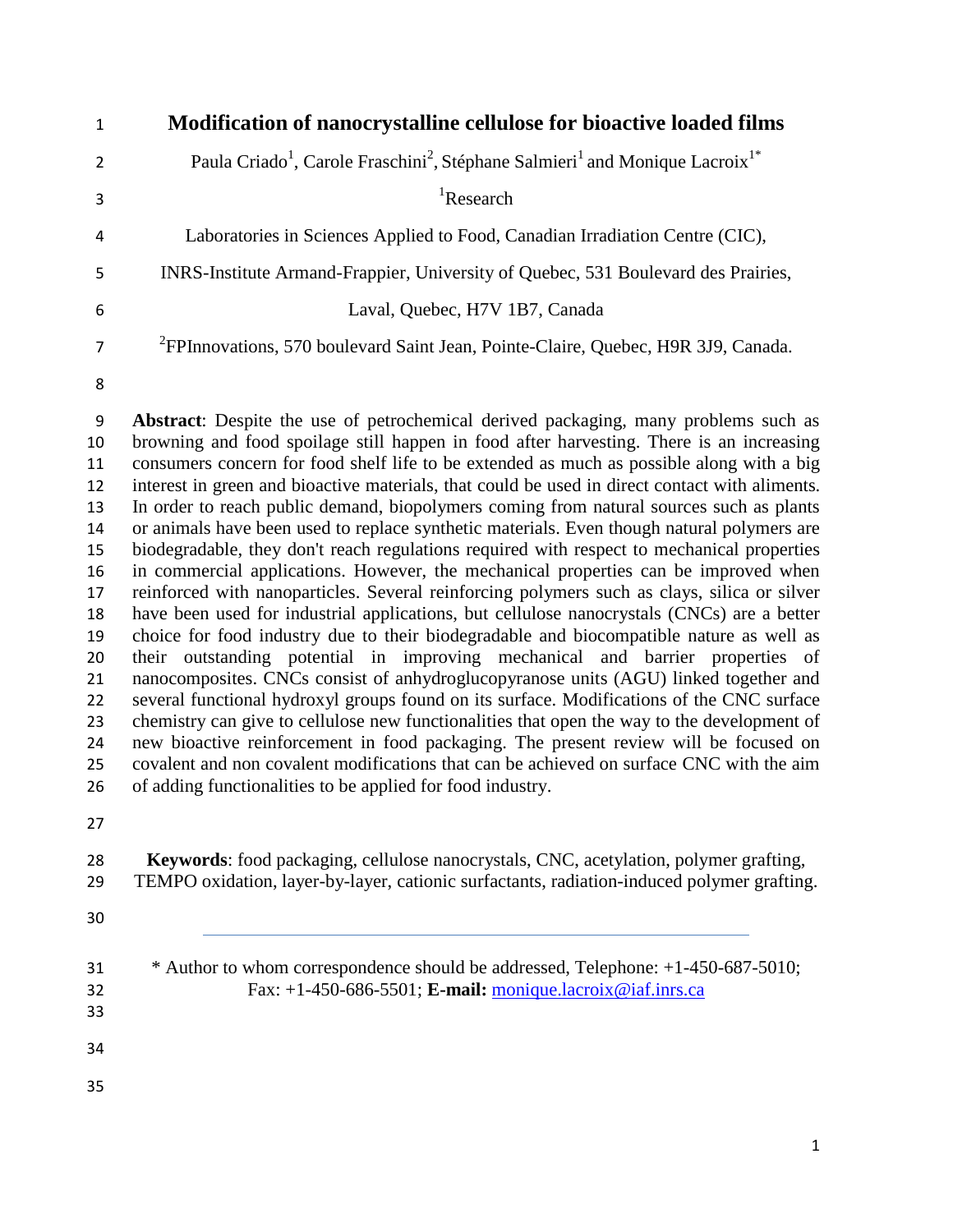### **Introduction**

Nowadays, consumer demand focuses on product shelf life [1], suppression of apparition of

undesirable and uncomfortable flavors and odors produced after a few days of storage [2].

Consumer interests in the addition of ingredients which can provide beneficial effects for

food quality and health is also increasing [3]. Due to the increase of consumer demand,

bioactive packaging has been proposed with the aim of remaining cost-effective and

healthy for consumption [4–6].

Functional biodegradable films have been implemented, for instance, an antimicrobial

packaging can be used as a retardant for microbiological proliferation [7] on fresh food.

 Other functional packaging can be developed to avoid problems such as food browning, discolorations and microbial spoilage.

 Currently, scientists challenge lies on the use of active biopolymers such as chitosan, which has the potential to preserve and protect from antimicrobial attack in food coatings [8]. However, the use of chitosan as a biodegradable film has some limitations such as poor vapor barrier, weak mechanical properties [4] and also antimicrobial limitations when it is used as insoluble films [9]. In order to improve the functionality of chitosan based films, addition of active reinforcements has been proposed. Several composites have been developed by adding reinforcement agents to polymers in order to enhance their thermal, mechanical and barrier properties [10]. A uniform dispersion of these reinforcement particles in polymer matrices can lead to a better molecular mobility, relaxation behavior and the consequent thermal and mechanical properties of the material [10]. According to Suyatma *et al.*[11] a reinforcing agent increases the physico-chemical properties, acting as a lubricant in a polymer network. Taking into account that polymer-polymer interactions within polymer chains are made of hydrogen bonding and van der Waals forces, a reinforcing agent role is to break down these bonds and increase the flexibility of the polymer network. Ludueña *et al.* [12] have demonstrated that the smaller the filler particles loaded in polymer matrices, the better the interaction in the polymer network and the higher is the cost-price efficiency. In this context several nanoreinforcements have been interesting due to their high surface that provides better reinforcement effects [13–17].

 In addition to the enhancement of mechanical and barrier properties given by nanoreinforcements, there other several functionalities, for instance antimicrobial and antioxidant activity that can be to the properties of the nanoreinforcements when they are used for packaging systems. Some added properties can be achieved by covalent or non- covalent modification of reinforcements based on polymer modifications presented in literature. The aim of these new type of nanoreinforcements is to have "smart" properties with applications of food packaging fields.

## **Nanocomposites**

Nanoparticles have a great utility in biopolymer formulations for food preservation. In this

context, nanoparticles or nanoreinforcements are polymeric fillers which are characterized

by having one dimension in the nanometric range [18]. Thus, these nanosized inorganic or

organic fillers come with various geometries (fibers, flakes, spheres, particulates) [4]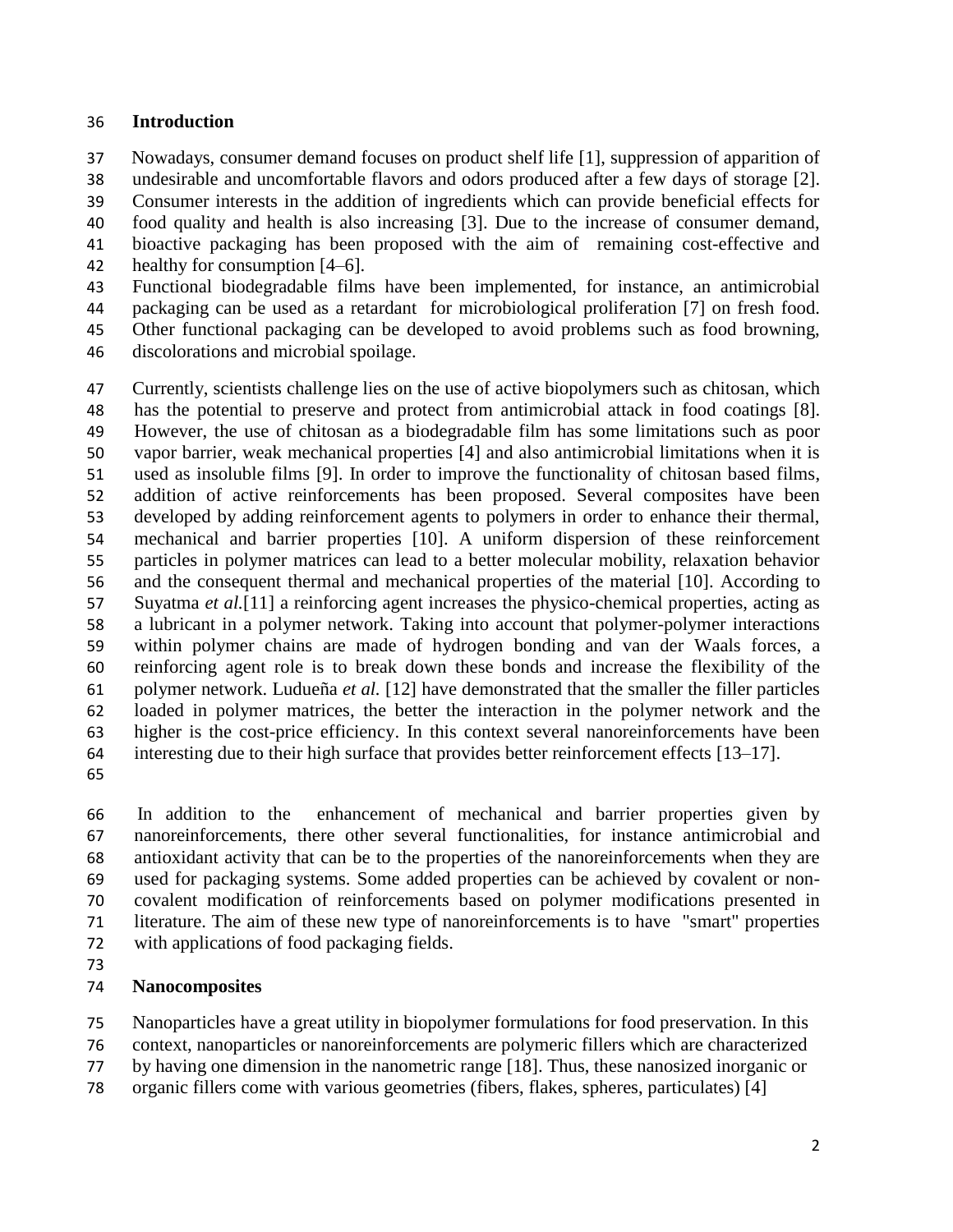Fillers can be classified in three categories, depending on whether the dimensions are in the nanometric range or not. Spherical structures such as silica, nanotubes or nanocrystals can be found in a wide dimensional range [10], but only those found nanometrical, will be considered as a nanocomposite [18]. Several types of nanocomposites are found in industrial applications, for instance Polymer-Clay-Nanocomposites (PCN) are used in food packaging [17]. However, there is a coming interest on cellulosic nanoparticles due to its abundant organic source and biodegradability and light weightiness. Major interest has been found in using cellulosic materials as the main components in the manufacture of biodegradable packaging materials [19–21], in addition to the stimulating search for non- petroleum-based structural materials [22]. Several sizes of cellulose can be found like fibers, cellulose microcrystals and cellulose nanocrystals which are obtained by physical and chemical modifications of cellulose. Indeed, cellulose nanocrystals are extracted by via chemical treatment with strong acids and the result is the cellulose within shape of nanoparticles which surface is characterized of functional hydroxyl groups which allow CNC to be soluble in water. Modifications of CNC such as grafting active polymers, change of solubility and/or anionic charge can be carried on to give some functional properties that can be applied for several purposes.

 In this review, technological applications of biodegradable food packaging based on modified cellulose will be discussed. After a brief introduction to cellulose characteristics and its derivatives, cellulose nanocrystals (CNC) will be defined for nanocomposites purposes in bioactive films.

### *Cellulose-based nanoreinforcements*

 Cellulose is an organic polymer known to occur in a wide variety of living species from the world of plants, bacteria and animals. Cellulose structure consists of a linear homopolymer 103 of β-D-glucopyranose units which are linked together by  $(1\rightarrow 4)$ -glycosidic bonds [17]. The degree of polymerization (DP) can be up to 10,000 - 15,000 [23]. Compared to inorganic nanoreinforcements, cellulose has a positive impact in industrial applications because of its advantages listed below [24]:

- 107 renewable nature
- 108 low cost
- 109 low energy consumption
- 110 easy disposal by combustion
- 111 environmental acceptance
- 112 wide variety available worldwide
- 113 high specific strength and modulus
- 114 comparatively easy processability due to their nonabrasive nature
- 115 relatively reactive surface, which can be used for grafting specific groups.
- 

 Cellulose chains are aggregated microfibrils which contains amorphous and crystalline regions. Habibi *et al.* [25] described the amorphous parts as chain dislocations along the fiber contrary to the crystalline region where cellulose chains are tightly packed and linked by a strong and very complex intra-and intermolecular hydrogenbond network. Crystalline isolation from cellulose fibers was developed in 1950, when Ränby *et al.* [26] reported the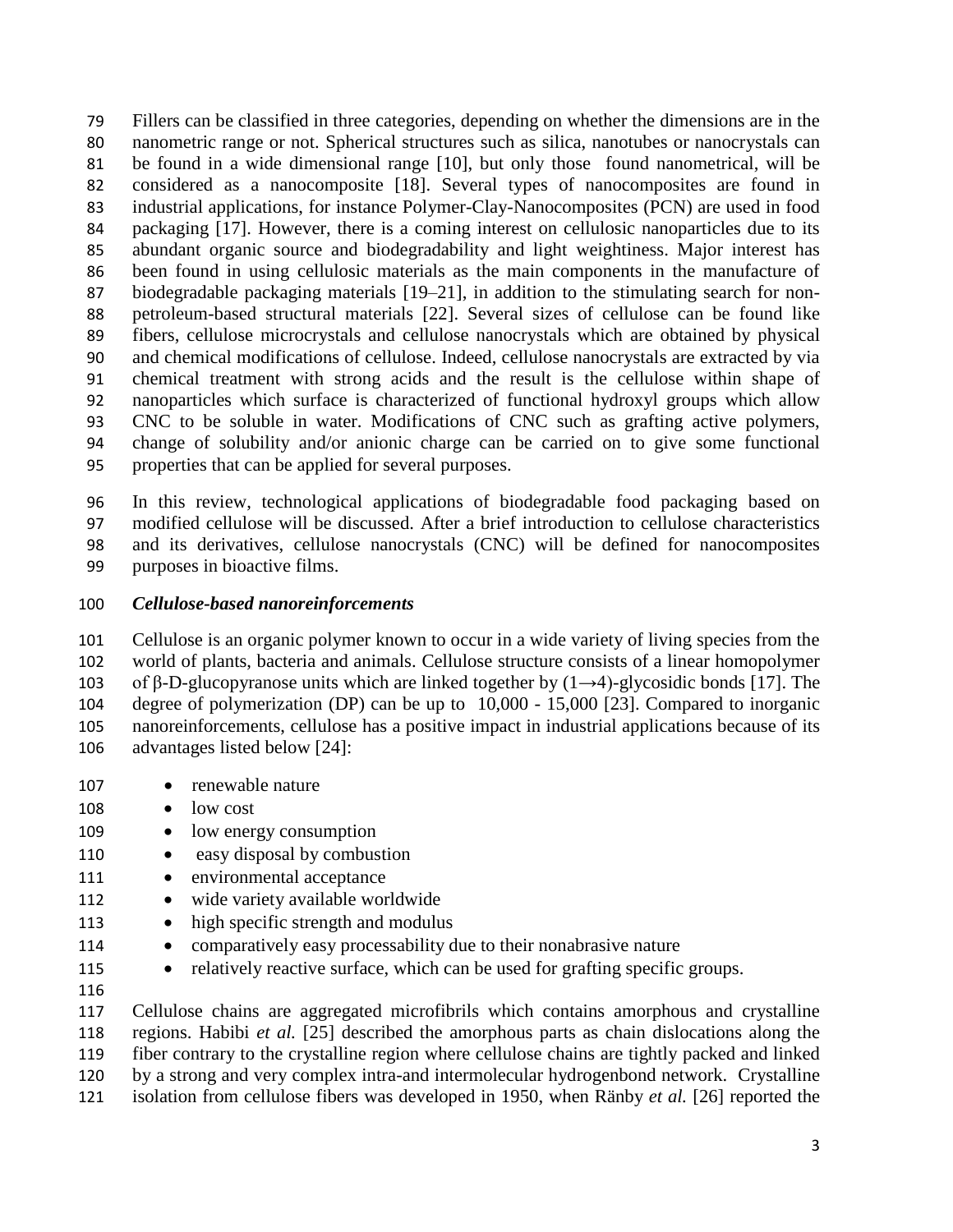first sulfuric acid-catalyzed degradation of cellulose fibers. Since then, acid hydrolysis has been applied to obtain nanocristalline cellulose [25]. The obtained crystals keep a similar crystallinity as that presented in the original cellulose fibers. However, dimensions can vary depending on the source of the cellulose. For instance, CNC from wood are 3-5 nm in width and 100-200 nm in length, while those obtained from *Valonia*, a sea plant, can be up to 20 nm in width and 1000-2000 nm in length [25].

 Cellulose nanocrystals are mostly extracted from plant cells walls, but it can also be found in bacteria, algae or animals. However, it is shown that lignocellulosic derived nanocrystal provide a higher mechanical strength and high mechanical strength-to-weight ratio compared to other type of cellulose [22].

 Because of its larger surface area to volume ratio, large amounts of bioactive molecules are more likely to be attached to the cellulose surface due to high number of hydroxyl groups available on its surface. This is the reason why, cellulose nanocrystals have been actively investigated as a potential nanocomposite in material development [4,14,16,24,27,28].

## *Cellulose Nanocrystals (CNCs)*

 The main process of isolation of CNCs is based on acid hydrolysis of cellulose with concentrated sulfuric acid at different temperatures [25]. The resulting nanocrystals exhibit negative sulfate ester groups attached onto the CNC surface, thus, providing a colloidal stability in aqueous medium. Another process that has been found in literature [29–31]is TEMPO-mediated oxidation, which consists in a surface modification of the primary hydroxymethyl groups into a negatively charged carboxylic groups. The modified CNC also form a homogenous suspension when dispersed in water due to the presence of negatives charges.

 Nowadays, researchers actively work on finding better ways to provide food quality and beneficial health effects in this field. In this context hydrophobic components such as essential oils, organic acid solvents additives or plant extracts have been added to food coatings in order to avoid microbiological growth, thus, extending product shelf life [32– 36]. It is found that others structurally similar polymers have been chemically modified to give functional properties. This is the case of antioxidant activities added to chitosan and gelatin explained by the research group Curcio *et al.* [37] and Spizzirri *et al.* [38,39]. Reactive oxygen species (ROS) and oxygen-derived free radicals are the resulting components of a biological oxidation that may contribute to pathological effects, such as diseases and cellular degeneration, including aging, cancer and diabetes [40,41]. Even though, the human body produces antioxidant that can retard this process, it is not sufficient to prevent it from the entire damage [42,43]. If modification is performed onto CNC surface, interesting antioxidant properties can be added to food coating in order to prevent food rancidity and fast aging.

 It may be noted that CNC has the advantage of having an abundance of hydroxyl groups at its surface, thus, chemical modifications of these functional sites could be performed. The modifications suggested in this review will allow CNC to enhance its compatibility and dispersibility with other compounds such as antioxidants and antimicrobials essentials oils,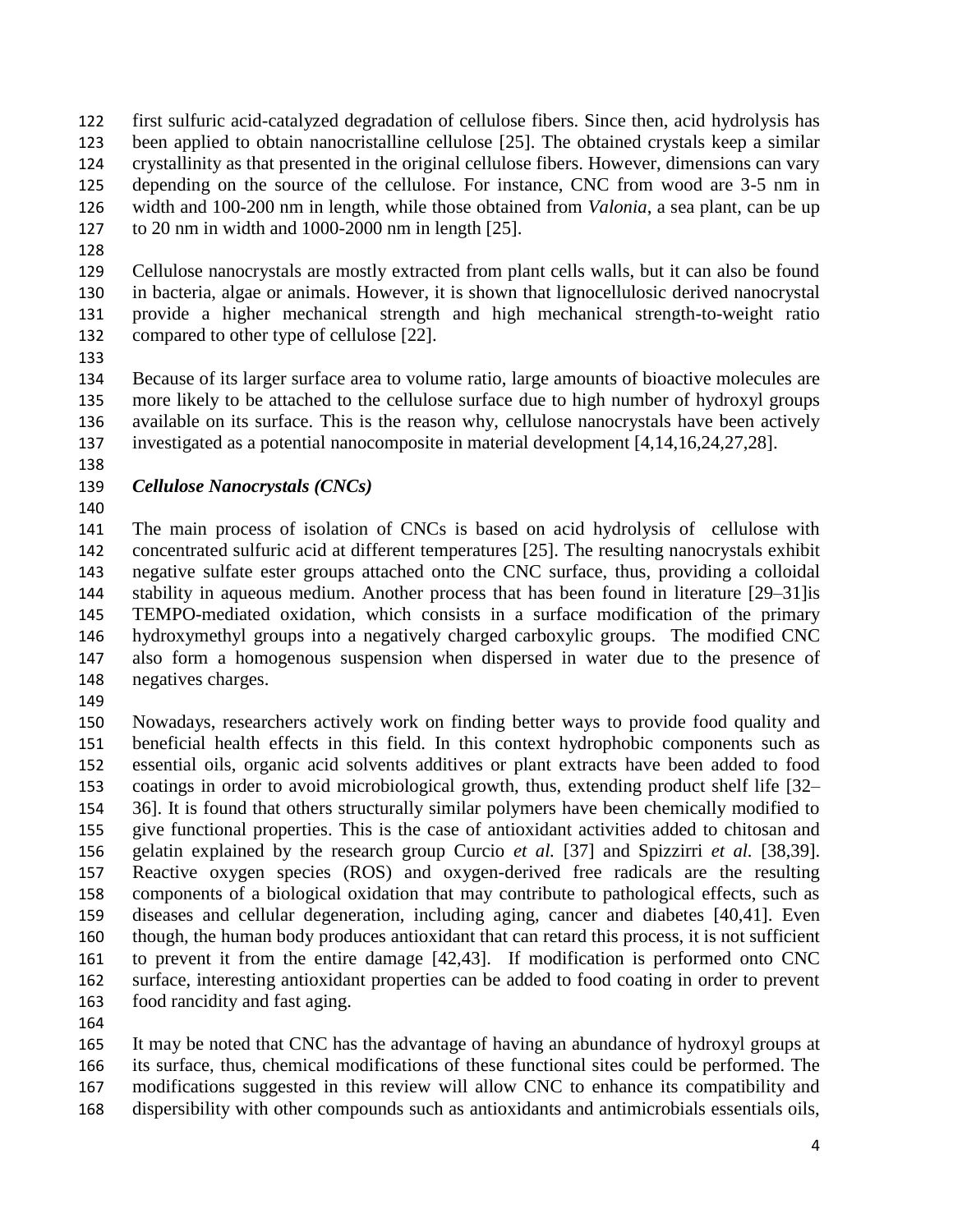as well as, hydrophobic polymers. Results of modifications have the purpose of spreading nanocellulose applications for food industry or other reliable fields.

## **Surface modifications of CNC**

## *Acetylation*

 Due to the hydrophilic behavior of cellulose nanocrystals, there is an interest to improve its compatibility with hydrophobic media. Acetylation is a reaction that allows the interaction of hydroxyl groups (OH) with acetyl moieties. Studies reported [22,44] that a reaction of esterification can make cellulose more hydrophobic. Indeed, available hydroxyl groups on the cellulose surface can react with acid anhydride or acyl chloride reagents. Figure 1 shows a schema illustrating a suggested mechanism of acetylation of CNC. Jonoobi *et al.* [44] indicated that the rate of acetylation is low when cellulose has strong hydrogen bonding interactions. Results showed a higher degree of substitution (DS) of hydroxyl groups in kenaf fibers compared with that of nanofibers .

 Another mechanism of acetylation can be carried out using a heterogeneous process. In this process, cellulose is first swollen in a diluent such as toluene, benzene or amyl acetate and is then acetylated with acetic anhydride in the presence of the catalyst sulfuric acid [45]. It has been found that cellulose morphology can vary with the chosen acetylation method. It has been observed that heterogeneous acetylated crystals remain morphologically intact [46]. Ultrastructural aspects on acetylation of cellulose reported by Sassi and Chanzy [45] shows that heterogeneous acetate modified cellulose surface chains surround the non- modified cellulose core. In opposition, homogeneous process leads to substantial morphological changes caused by a constant stripping of the cellulose surface chains as they become acetylated and soluble in the acetylating medium.

 With the objective of reducing the number of laborious steps in modification of nanocellulose, Braun and Dorgan [47] proposed a one-step procedure which consists in a fisher esterification of hydroxyl groups of cellulose simultaneously with hydrolysis of the amorphous cellulose. Surface functionalized cellulose nanocrystals are the result of the reaction using a mixture of an organic acid (acetic or butyric acid) and hydrochloric acid. FTIR spectroscopy showed the presence of ester functional groups and multiangle laser- light scattering (MALLS) indicated that half of the hydroxyl moieties were substituted [47]. Moreover, a high dispersibility is achieved when immersing the final product in ethyl acetate or toluene solution.

- Thereby, these methods lead to a promising dispersion of nanocellulose into hydrophobic polymers by acetylation of hydroxyl moieties of CNC surface or by one-step modification of amorphous cellulose.
- 

## *Polymer grafting*

 Grafting polymerization is a well-known method to develop material with particular structure and properties [38]. Polymer grafting is divided into two approaches, the "grafting-onto" and "grafting-from" [48]. The "grafting-onto" approach considers the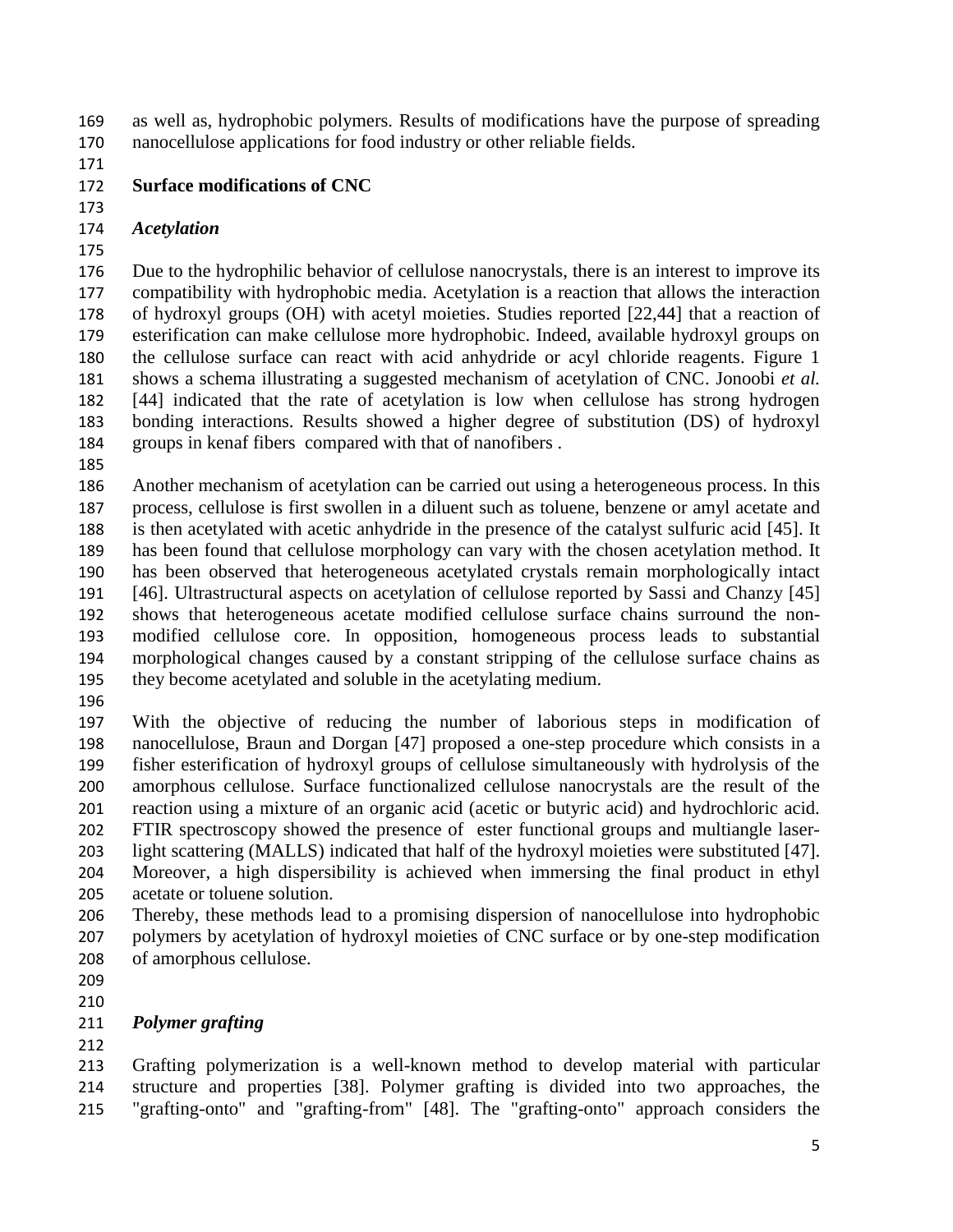attachment of pre-synthesized polymer onto the available hydroxyl groups on the cellulose by using a coupling agent. On the other hand, the "grafting-from" approach involves the polymerization *in situ* from initiators attached to the macromolecule surface. New functionalized cellulose nanocrystals can be inserted into a polymer matrix in order to develop new smart and biodegradable materials.

 Biological applications for food industry were suggested by Spizzirri *et al.* (2009) and Curcio *et al.* ( 2009) by attaching antioxidants onto polysaccharides surface by free radical grafting methods. Based on the beneficial effects of antioxidant on human health and food preservation [49], catechin (CT) and gallic acid (GA) were used in order to synthesize an antioxidant-gelatin conjugate. In this context, antioxidant activities of GA and CT grafted onto gelatin were compared by a process using a hydrogen peroxide-ascorbic acid redox pair as the initiator. Synthesis of antioxidant gelatin was performed by preparing a solution 229 1%,  $(w/v)$  of gelatin dissolved in water, then, 5.0 mmol of hydrogen peroxide and 1.4 mmol of ascorbic acid were added. The mixture was maintained at 25°C and after 2 h the antioxidant was added to the solution. The reaction of gelatin solution and antioxidant was maintained for 24 h [38]. Characterization of antioxidant-gelatin conjugate was performed by UV-vis spectroscopy in order to observe the changes in the structure of the polymer. Results showed two characteristic peaks at 227 and 272 nm related to the presence of GA and CT. Similar results were obtained by Curcio *et al.* [37] when grafting GA and CT onto chitosan. Determination of antiradical properties were measured by scavenging effect of 2,2´-diphenyl-1-picrylhydrazyl (DPPH) radical [50] and obtaining high scavenging 238 activities of  $66 \pm 3\%$  and  $98 \pm 3\%$  for GA and CT, respectively were observed.

 All the previous methods can be applied to CNC, a possible mechanism of conjugation of an antioxidant molecule by the free radical grafting has been proposed in Fig. 2. Modifications of CNC could lead to enlrge the functionalities of this good mechanical reinforcement to a biactif/antioxidant properties.

 Nanocomposite films of maleated polypropylene grafted cellulose (PP*g*MA) nanocrystals and surfactant modified nanocrystals dispersed in an amorphous matrix of atactic polypropylene were analyzed by Ljungberg *et al.* [51]. The resulting modified film showed tensile strength improvement compared to that of the neat polypropylene matrix. Similar results were observed by Cao *et al.* [52] who reported that *in situ* polymerization of pre- synthesized waterborne polyurethane (WPU) on the surface of cellulose nanocrystals induces a co-crystallization. Hence, this phenomenon leads to a co-continuous phase between the matrix and filler which enhances the thermal stability and mechanical strength of the resulting nanocomposites in food packaging.

## *RAFT surface polymerization*

 Reversible Addition-Fragmentation chain Transfer (RAFT) is a recent technique for free radical polymerization. This method has the advantage to control the molecular weight and the topology of the polymer grafted onto another polymer backbone [53]. With the aim of ensuring an efficient molecular distribution that leads to an increased antimicrobial activity, it has been chosen to graft antimicrobial long chain polymers onto cellulose fiber via RAFT polymerization. In this context, quaternary ammonium compounds (QACs) are cationic polymers with several advantages. These include their antibacterial activity, low toxicity,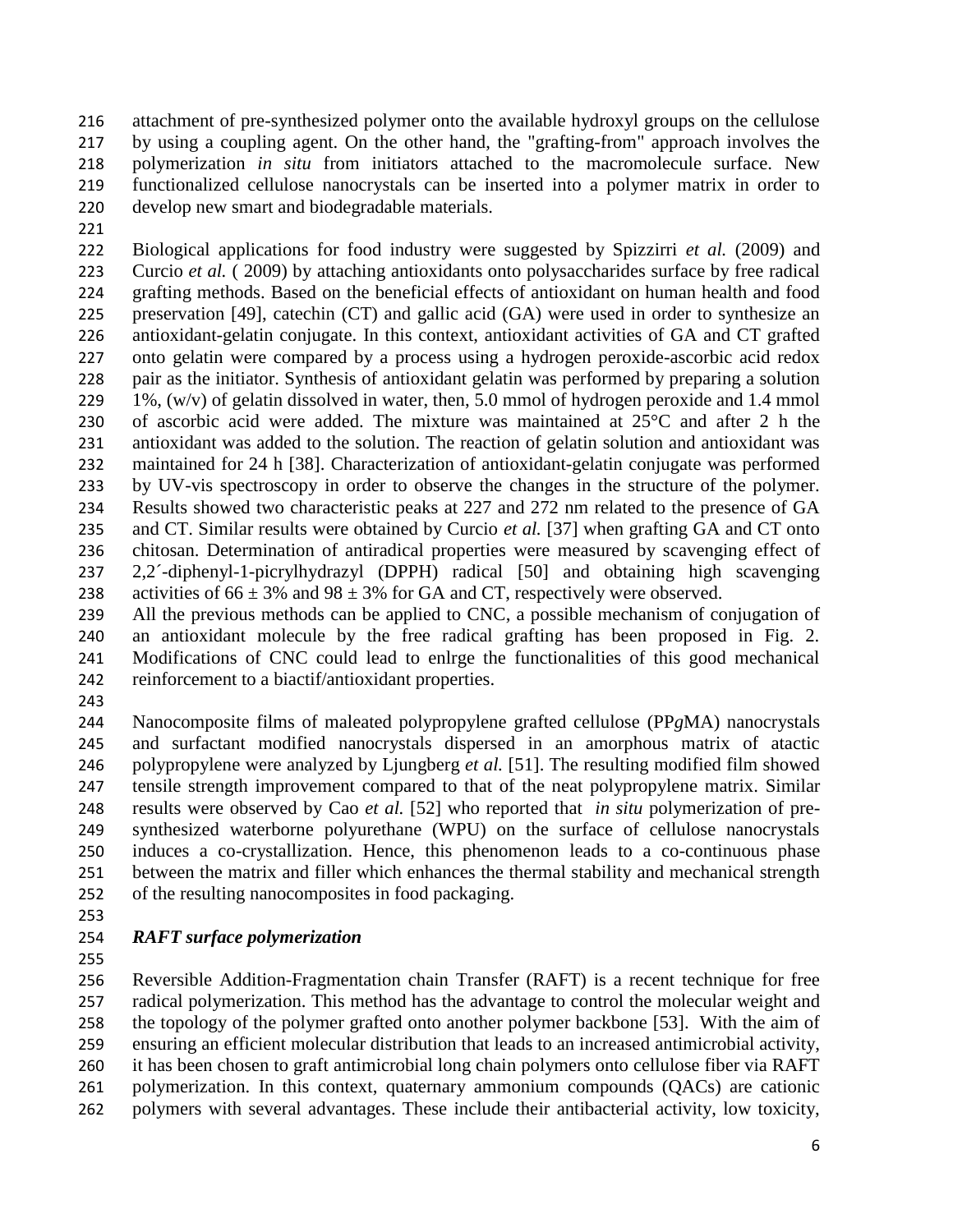low tissue irritation, increased efficiency and selectivity, and prolonged lifetime [54,55]. In addition, working with long chain antimicrobial agents gives to the binding polymer a higher positive charge which is expected to better attach to negatively charged bacteria rather than using monomeric or low molecular weight cationic components [53]. The general mechanism of attachment of these quaternary ammonium compounds on bacteria is characterized by 4 possible effects: (i) adsorption of positively charged QACs on the negatively charged cell surfaces of microorganisms, (ii) compatibility of lipid bilayer bacterial cytoplasmic membrane with the hydrophilic chains of the QAC-polymer, (iii) binding to the cytoplasmic membrane and (iv) disruption of the cytoplasmic membrane. The instability and the loss of cytoplasmic constituents will lead to the death of microorganisms [55,56].

 Hence, Roy *et al.* [53] have suggested to use tertiary amino groups of 2-(dimethylamino) ethyl methacrylate (DMAEMA) polymer grafted onto cellulose surface. Cellulose-*g*- PDMAEMA was then quaternized by alkyl bromide action, exhibiting a high activity against *Escherichia coli*. The group observed an influence of the grafting ratio of alkyl chain length (C8-C16), the hydrophobicity of the sample and the degree of quaternization. High efficacy against *E. coli* was found in tertiary cellulose-*g*-PDMAEMA as well as in quaternized cellulose. The group reported that a grafted ratio of 27% of non-quaternized PDMAEMA and quaternized with C8 alkyl chains led to a 350 and <100 CFU/mL 283 compared to  $1 \times 10^6$  CFU/mL bacteria added to the sample. The decrease of antibacterial activity with the increase in alkyl chain length has been discussed by other authors [57–60]. Indeed, an optimal alkyl chain of eight carbon atoms may lead to a strong interaction of the antimicrobial agent with the bacteria. Moreover, increasing the hydrophilicity (9-27% grafted PDMAEDA) favored the interaction of the polymer with the bacteria, thus, reaching their cytoplasmic membrane [58].

 Antimicrobial polymers were also obtained by quaternization of the poly(2- dimethylamino)ethyl methacrylate-*co*-oligo(ethylene glycol) methyl ether methacrylate P(DMAEMA-*co*-OEGMA) [61] against Gram-positive bacteria *Bacillus subtilis*. Similar correlation of the importance of hydrophobicity was found by these authors in the minimum inhibitory concentration (MIC). This innovative technique has also been applied at room temperature using γ-irradiation as the source initiator. Well-defined polymers onto existing surface have been achieved with a narrow polydispersity [62,63].

## *TEMPO-mediated oxidation*

 Nowadays, a new selective and more efficient oxidation method has been developed for cellulose fibers. Reagent known as 2,2,6,6-tretramethylpiperidine-1-oxyl (TEMPO) has been used to oxidize the surface hydroxyl groups of CNC into carboxylic groups [25,30,31,64]. The TEMPO-mediated oxidation is an alternate promising route to convert surface hydroxyl of cellulose into charged carboxyl entities. The mechanism of TEMPO- oxidation is considered as a green and simple technique [25] to modify the surface of macromolecules.

 TEMPO-based chemical modification has a selectivity to oxidize cellulose surface, leaving intact the hydroxyl groups of cellulose core. Since the first work of de Nooy *et al.* [29] it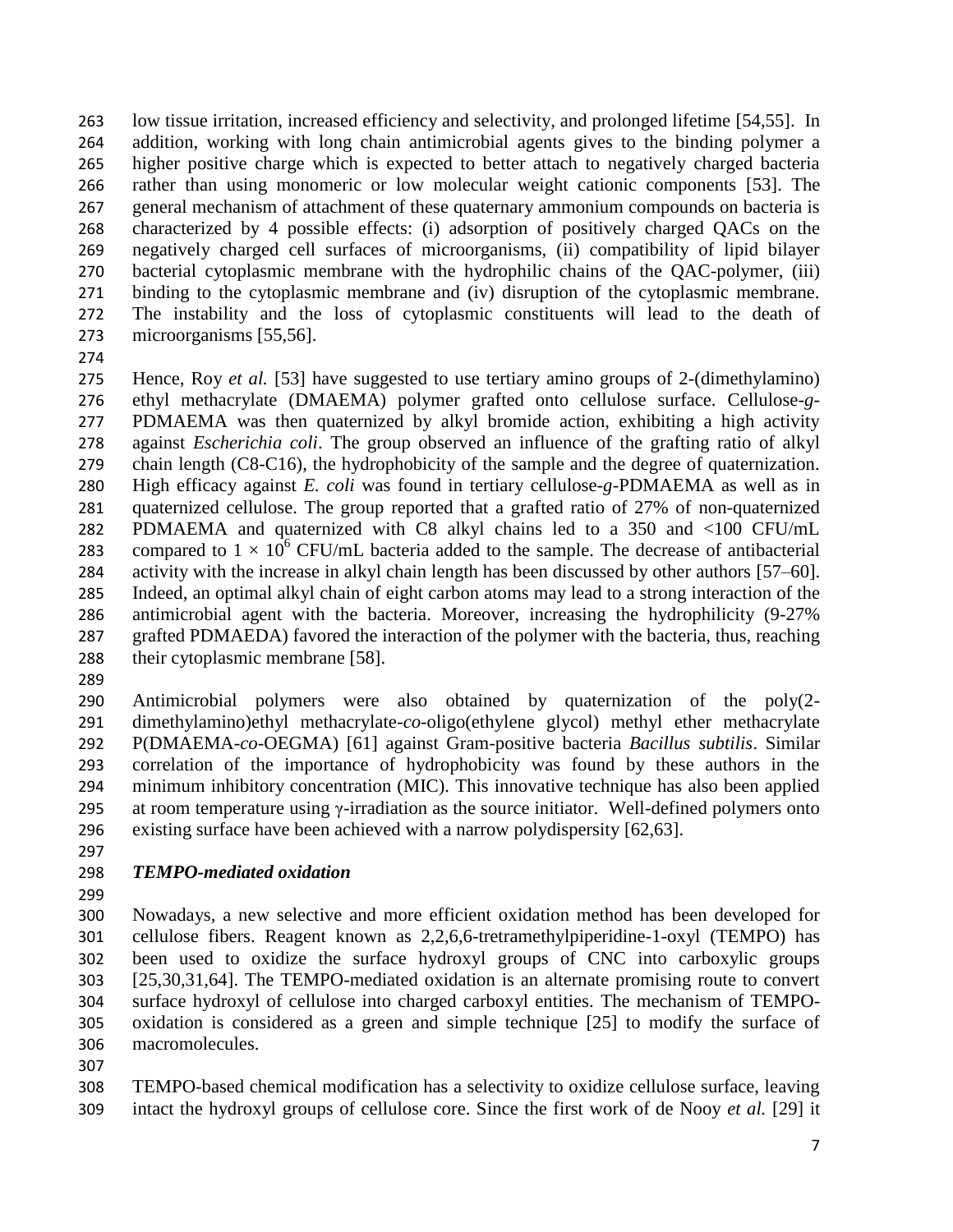was demonstrated that the oxidation was highly selective with 98% of the primary hydroxyl of potato starch in cold water and >90% in the case of Dahlia inulin at pH 10.5-11. TEMPO-mediated oxidation was also applied to tunicin whiskers with the objective of converting surface hydroxyls of cellulose into negatively charged carboxyl entities [30]. Moreover, the authors reported that this technique leads to more stable suspensions of cellulose whiskers compared to aqueous suspensions of CNC extracted with sulfuric acid. Concerning the morphology of the chemically modified cellulose, Habibi *et al.* [30] concluded, after examination in transmission electron microscopy (TEM), that TEMPO- oxidated tunicin whiskers kept the same distribution and cristallinity than those of native cellulose whiskers.

 Stability and non-flocculation was explained by the presence of negative charges at the surface of cellulose, thus a better individualization of the crystallites [64]. With respect to the crystal size of cotton linters and microfibrils of parenchyma cell cellulose (PCC), Montanari *et al.* [64] have shown a decrease of crystal size and a degradation of the amorphous areas of the starting material. Comparing different HCl and TEMPO hydrolysis, it was found that the degree of oxidation (DO) achieved for PCC microfibrils and cotton linters after TEMPO-oxidation was 0.4 and 0.23, respectively. On the contrary, HCl- hydrolysis oxidation reached the DO values of 0.23 for PCC microfibrils and 0.15 for cotton linters.

 It is important to highlight that TEMPO-oxidation can be also used as an intermediate reaction for polymer grafting taking advantage of the negative charge and radical formation in carboxylate groups. Poly(ethylene glycol) (PEG) grafting onto cellulose was conducted via TEMPO-oxidation by Araki *et al.* [65]. A quantity of 0.2-0.3g of resulted PEG was grafted per gram of cellulose and a sterically stabilized aqueous suspension was obtained.

 The fact of having negative charges allow CNC to bind to others positively charged molecules or polymeric systems. This is the case when cross-linking CNC with anionic molecules such as chitosan. CNC cross-linking with chitosan has been a subject of inquire for many authors [66–68] in the research of drug delivery as well as food packaging 340 applications. Working under acid conditions, chitosan ( $pK_a$  of  $\sim$  6.5) is positively charged [69] due to the protonation of its amino groups. Applications of chitosan are focused in fields such as drug delivery and based on its antimicrobial, haemostatic, wound healing and mucoadhesive properties [70]. Food packaging of chitosan are based on its biodegradable, biocompatible and strong antifungal activities [71–74].

 Akhlaghi *et al.* [66] developed a novel drug delivery system based on a peptidic coupling 347 reaction of oxidized CNC to graft chitosan oligosaccharide  $(CO_{OS})$ . As a first step, hydroxyl groups of the surface of CNC were oxidized to carboxylic acid groups using 349 TEMPO-mediated oxidation. Then, amino groups of  $CO<sub>OS</sub>$  reacted with carboxylic acid groups on oxidized CNC by action of EDC (1-ethyl-3-(3-dimethylaminopropyl) carbodiimide) and NHS (N-hydroxysuccinimide, 98%+) cross-linker agents. Results 352 revealed that modified  $CNC-g-CO_{OS}$  showed a positive zeta potential due to the positive 353 charges of  $CO<sub>OS</sub>$  in acid medium. In addition to a degree of substitution (DS) of 0.26 of carboxylate groups into amino groups. Previous results indicated that most of the carboxylic acid groups of the oxidized cellulose were involved in the peptidic reaction with  $CO<sub>OS</sub>$ .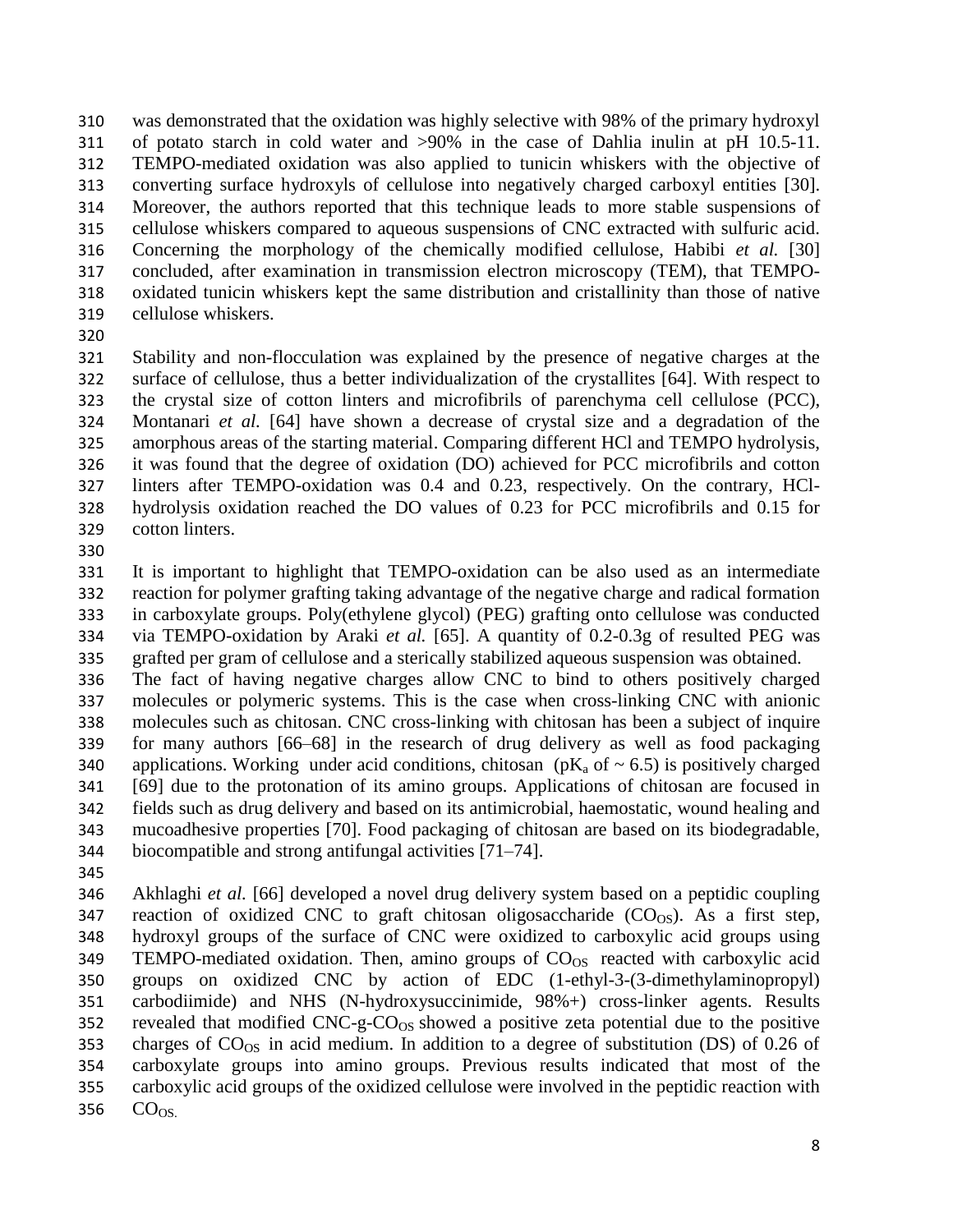Therefore, expanding outstanding improvement in polymeric applications can be employed by creating TEMPO-oxidized CNC to form a network with other bio-functional polymers.

# **Non covalent surface modifications**

# *Layer-by-layer*

 Compared to covalent modification, the layer-by-layer technique consists in non-covalent hydrogen bonding and electrostatic interactions between the layers of positively charged polymers and negatively charged cellulose. This approach, which has been extended to materials such as proteins and colloids, relies on a consecutive adsorption of polyanions and polycations [75].

 The advantage of having a layer-by-layer (LBL) assembly in food packaging is the addition film oxygen and moisture vapor barrier properties to the product [76,77], significant mechanical strength [78] as well as ultrathin and flexible film properties [77]. Limited research of CNC multilayer composite can be found in the area of food packaging, however recently de Mesquita *et al.* [67] developed a new biodegradable and biocompatible film combining anionic rod-like cellulose nanocrystals with cationic chitosan via LBL assembly technique. The sulfuric acid hydrolyzed cellulose nanocrystals and chitosan layer were applied onto a negatively charged glass or quartz slides. Subsequent immersion of the glass into the solutions of CNCs and chitosan was repeated until the desired quantities of bilayers were deposited. An intermediate step of rinsing was required in between each immersion in order to eliminate the material in excess. The authors concluded that a successful LBL assembly was produced, characterized by a thickness of 7.0 nm per single bilayer. Smooth surface and a dense and homogeneous distribution of nanocomposites in layers have been obtained. 

 Similar characteristics were found by the group Podsiadlo *et al.* [79] who reported a bilayer compound of cellulose nanocrystals with poly(diallyldimethylammonium chloride) of 11 nm thickness. Surface morphology was characterized by atomic force microscopy (AFM) and scanning electron microscopy (SEM). Results revealed a uniform coverage and tightly packed cellulose nanocrystals layers.

 Formation with other cationic polymers with convenient properties for food packaging can also be achieved by this method. It is interesting to note that, because of the negatively charged nature of CNC and its good packing capacity with other polymers not only mechanical properties can be enhanced, but also functional characteristics.

# *Cationic surfactant interaction*

 An important characteristic of CNC, prepared under sulphuric oxidation, is that it becomes negatively charged due to the sulphate ester remained group of the acid treatment [80]. Aloulou *et al.* 2004 found by zeta potential method that anionic charges of cellulose are around -10 mV. In this context, positive charges from cationic surfactant can be adsorbed onto the negatively charged cellulose surface with the aim of adding hydrophobic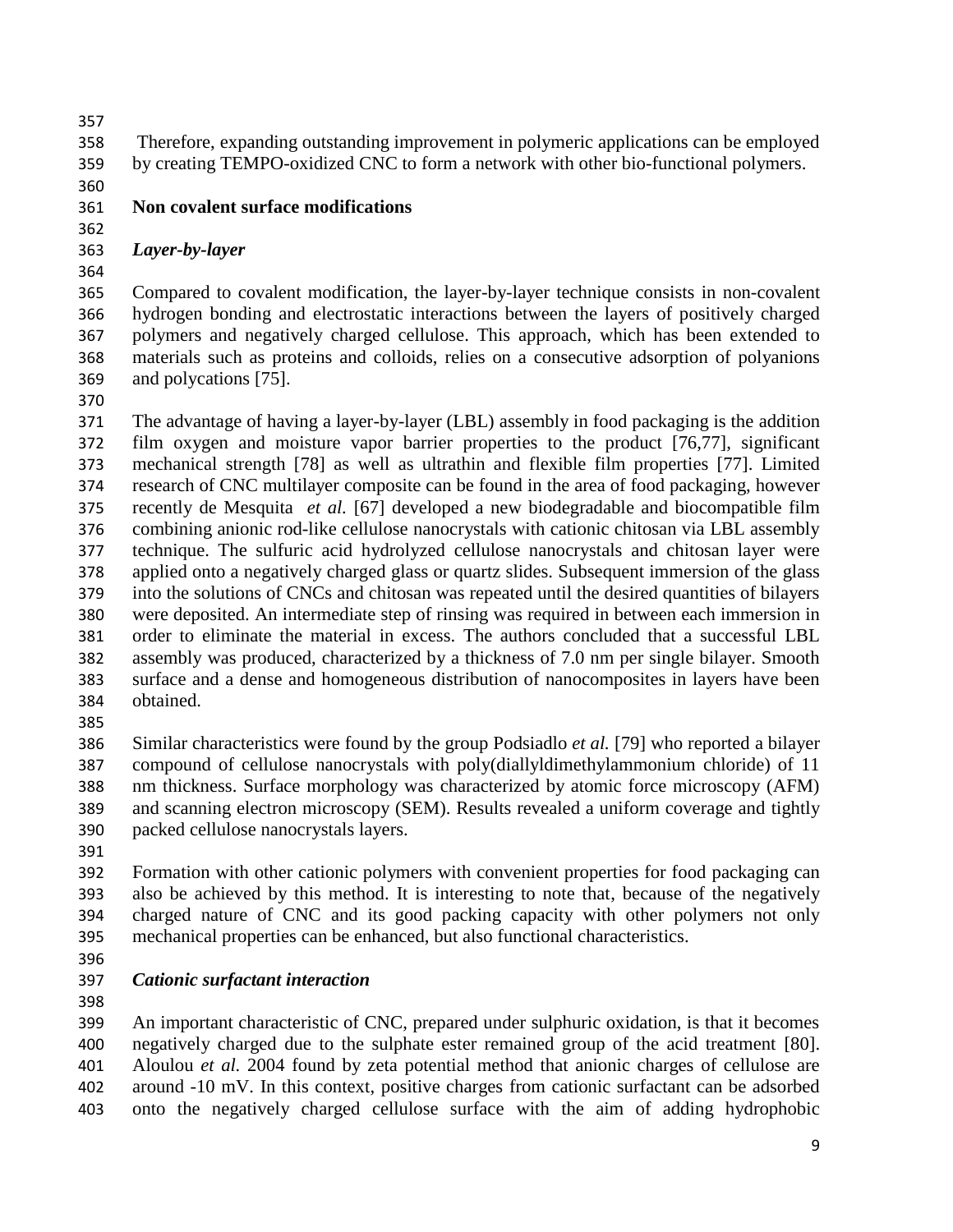properties. Applications of cationic surfactants have been focused in areas such as organic pollutants and toxic substances removal [81], drug delivery systems [82] and surface modification using admicellar polymerization [83].

 A surfactant, is a molecule which consists of a polar head, soluble in water and hydrophobic alkyl chain, insoluble in water. His amphiphilic behavior act by reducing the surface tension between two non-miscible components. Some cationic polymers are used in food packaging because of their antimicrobial activities. The most potent antimicrobial agent, highly used for active food packaging materials because of its tasteless and odorless properties according to the article 3 of European Regulation [84] is lauric-arginate (LAE). 414 Lauric-arginate or also called  $N^{\alpha}$ -lauroyl-arginine ethyl ester monohydrochloride, is an cationic amino-acid based surfactant that is derivative of lauric acid, L-arginine and ethanol [85,86]. LAE has the property to extend the shelf life of milk products by controlling bacterial growth [87], as well as an efficient action on the cytoplasmic membranes of the microorganisms which leads to alter their metabolic process [85,86,89]. Due to the fact that LAE is quickly metabolized within the human body and prevent microbial growth in food products, its application make it valuable for food products [90].

 Hence, bioactive films were proposed by Muriel-Galet *et al.* [88] where LAE reinforced ethylene-vinyl alcohol (EVOH) film, showed transparent and optical properties and good antimicrobial release (80%) at 23°C when 5% and 10% LAE were added in EVOH polymer.

 Studies made by Asker *et al.* [90] suggested that cationic surfactants mixed with non-ionic surfactants creates micelles with anionic polysaccharides. The research group indicated that antimicrobial activity of LAE in combination with non-ionic Tween 20 (T20) leads to a stable solution when pectin was used as anionic polysaccharide. Due to the fact that food can also be stored at ambient or cold temperatures, this parameter was of great importance. Resulted LAE/T20 micelles loaded in pectin based suspensions were more stable to aggregation in temperatures of 4°C and 22°C during a period of time of 1-2 weeks than suspensions in the absence of T20 [90].

 LAE micelles systems chitosan-based films have been tested on the surface of fresh chicken breast fillets. An antimicrobial effect was found along with a significant decrease of growth reduction (> 4 log) for mesophiles, psychrophiles and *Pseudomonas spp.* yeast and fungi. Chitosan films evidenced an antimicrobial effect in the range 0.47-2.96 log reductions, while chitosan-5%LAE film produced 1.78-5.81 log reduction. Similar results were obtained against coliform bacteria and hydrogen sulfide-producing bacteria [91].

 These results may indicate that anionic biopolymers can have an antimicrobial activity by adding cationic surfactants in their matrices. Other amino-acid based surfactants such as the 444 arginine-based cationic N<sup>a</sup>-acyl-arginine-methyl ester hydrochloride, arginine-N-alkyl amide dihydrochloride and arginine-O-alkyl ester dihydrochloride can also be used, because of their non-toxicity and biodegradability in combination with antimicrobial properties [92].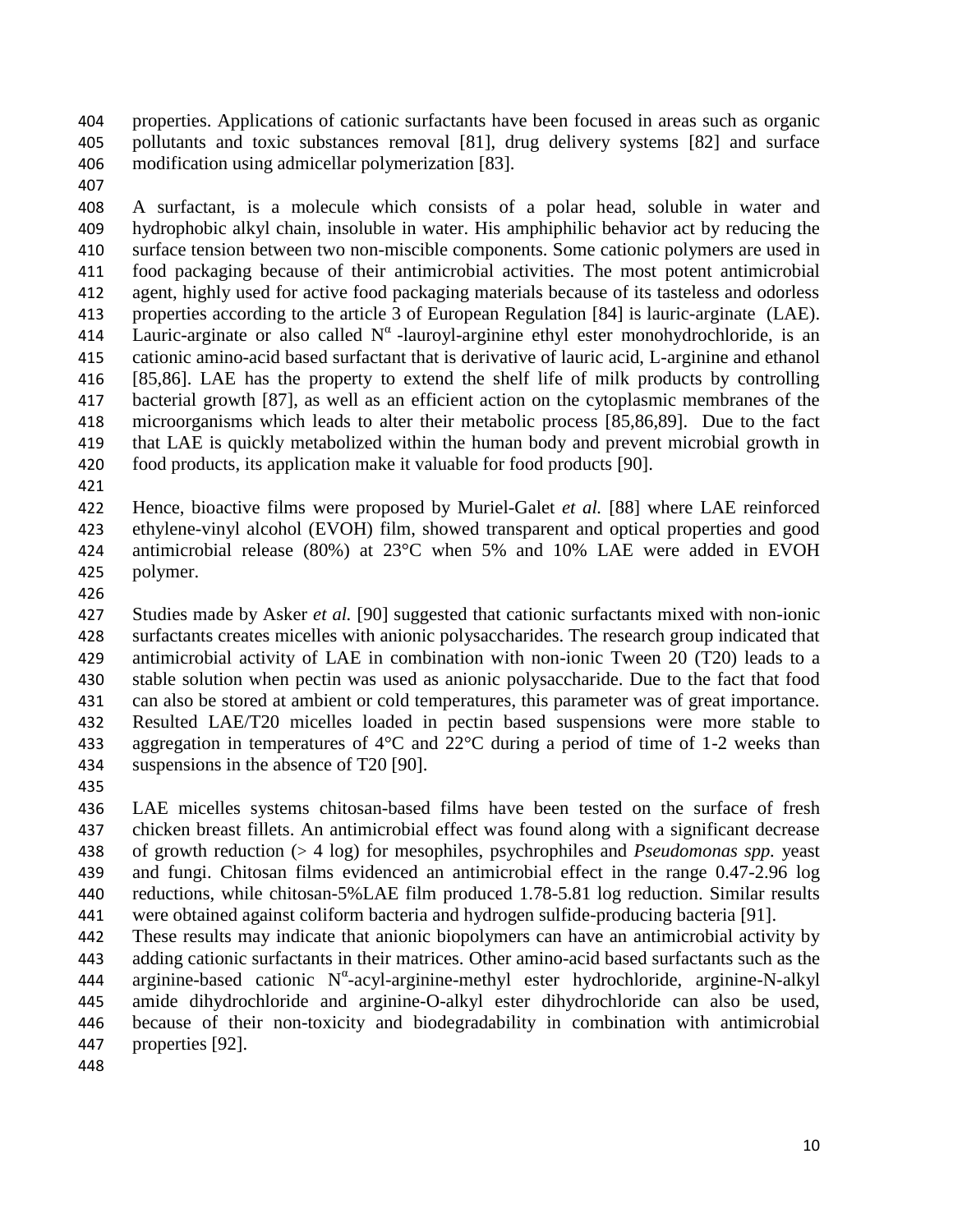Similar results can be expected of CNC when a cationic surfactant, such as LAE, interacts with its negative charges. Figure 3 shows a schematic procedure of ionic interaction

between LAE and CNC.

### **Radiation induced graft copolymerization**

 Modification of polymers surface by grafting monomers onto active sites has been an attractive method to give additional functionalities to the polymer backbone. Surface grafting polymerization is, in most of the cases, induced by decomposition of a chemical initiator which propagates the reaction, however the use of other initiators such as ozone [93], γ-rays [94], electron beam [95], plasma [96], corona discharge [97] and ultraviolet irradiation [98] have also been employed. In radiation-induced graft copolymerization method, active sites are produced on the polymer backbone using high energy radiation, thus, the irradiated polymer can react with monomer units, which propagate to form side chain grafts [99]. Radiation-induced graft polymerization have the advantages of its simplified process, no residual by-products and low cost of production [100]. It also offers the possibility of initiating the polymerization in a wide range of temperatures and under various experimental conditions such as bulk, solution, and emulsion or solid [101].

### *Method of radiation-induced graft polymerization*

 Two methods are involved in radiation-induced graft copolymerization: the first method presented is called simultaneous irradiation where a polymer in the presence of a monomer are activated together to form free radicals from both polymer backbone and monomer units. Thus, monomer is immediately grafted to polymer backbone and polymerization is 473 started. This type of irradiation can be carried out in air, under inert atmosphere (e.g.  $N_2$ ) or vacuum [99]; the reaction mechanism is presented in the following equations (eqs. 1-4). 

| 476 | Irradiation: | $p \xrightarrow{\gamma - rays} p$  | (primary radicals) $(1)$                 |  |
|-----|--------------|------------------------------------|------------------------------------------|--|
| 477 | Initiation:  | $P' + M \rightarrow PM'$           | $\left(\text{graff chain}\right)$ (2)    |  |
| 478 | Propagation: | $PM: + nM \rightarrow PM_{n+1}$    | $\frac{1}{2}$ (graft growing chains) (3) |  |
| 479 | Termination: | $PM_n + PM_m \rightarrow PM_{n+m}$ | $\frac{1}{2}$ (graft polymer) (4)        |  |
| 480 |              |                                    |                                          |  |

 The second method is called pre-irradiation where the polymer is irradiated in the absence of the monomer, followed by immersion in the monomer solution [99,102]. If the irradiation step is carried out in air, the generated radical react with oxygen to form peroxides and hydroperoxides, thus, polymerization is finished. However, this effect is reversible when thermal degradation of hydroperoxides takes place, thus, polymerization can be re-activated. On the other hand, when irradiation is performed in the absence of air, the irradiated polymer created radicals that remain trapped on the polymer backbone and initiate grafting in the presence of monomer units as explained previously.

 Limitations of this technique are the high levels of production of monomer radical rather than growing chains of polymer radicals, leading to a non-controlled method. To overcome this problem, many studies [62,103] have presented a controlled RAFT polymerization with irradiation.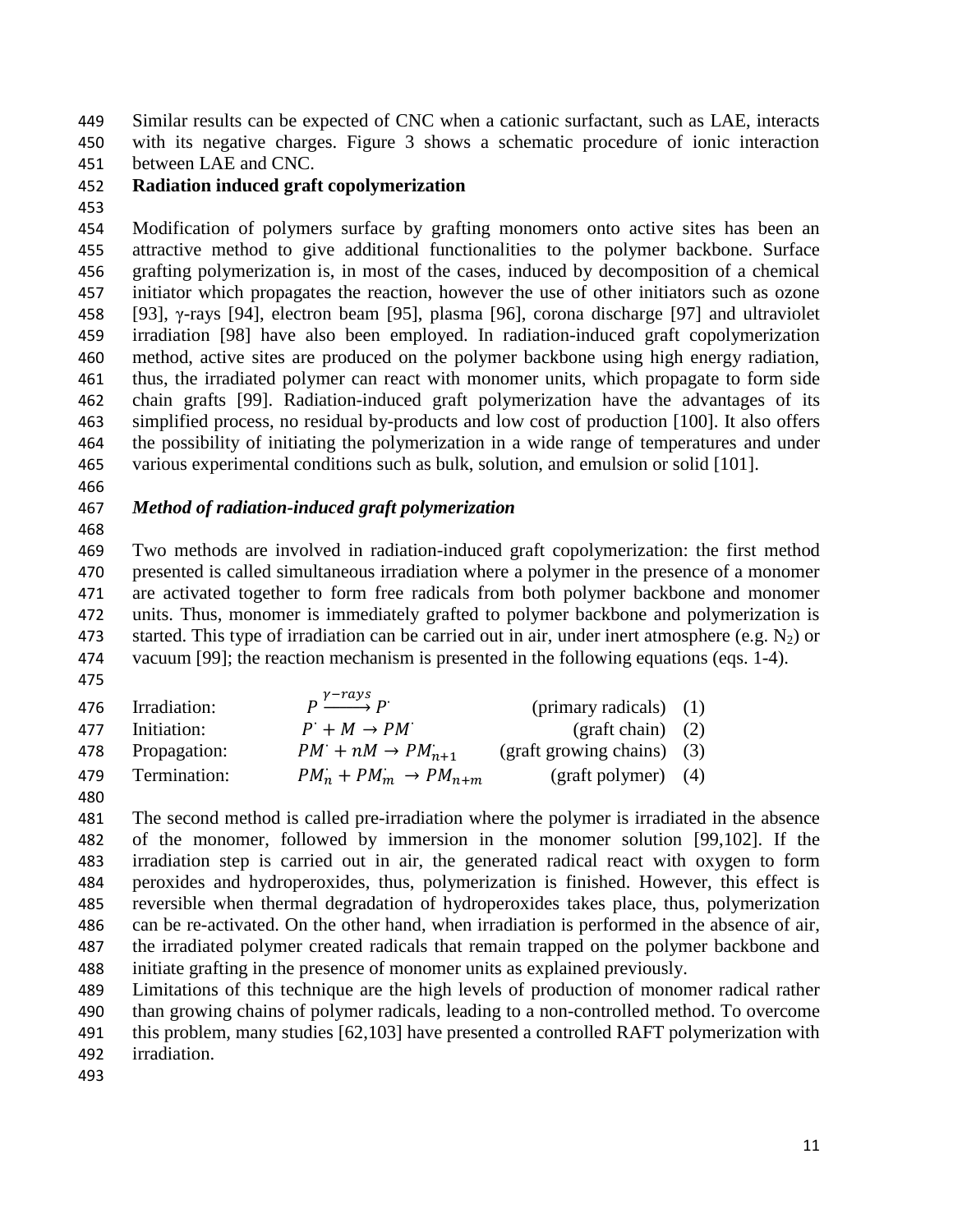In a recent study, poly(hydroxyethylmethacrylate) was grafted from surface with a RAFT agent (cumyldithiobenzoate, CDB) by gamma-irradiation at 5.98 kGy [104]. The resulted cellulose-*g*-PHEMA showed a controlled grafting of HEMA monomer while changing the [HEMA]/[CDB] ratio. Compared to the polydispersity (PD) achieved by conventional grafting technique (19.6), RAFT-mediated polymerization PD was 2.5. An increase of hydrophobicity due to the grafted PHEMA was observed from contact angle measurements. The authors observed that by increasing the degree of grafting of PHEMA to cellulose from 11 to 44.5 %, the contact angle increases from 18.2° to 55.4°. Barsbay *et al.* [103] also reported effective results after polystyrene grating onto cellulose via radiation-induced polymerization. Enzymatic stability of cellulose-*g*-polystyrene with 39% graft ratio was proven after 3 weeks of testing against *Trichoderma reesei* hydrolysis, compared to the rapid degradation seen in non-modified cellulose. The resulting cellulosic materials showed a complete protection against the enzymatic attack, indicating an efficient polystyrene covering onto the surface of the cellulose.

 Antibacterial activity was also improved onto cotton fabric after radiation-induced grafting of vinylbenzyltrimethylammonium chloride (VBT) [105]. It was suggested that increasing the irradiation dose from 2 to 8 kGy the grafting yield of VBT onto cellulose increases. By working with a grafting yield ~25% of VBT onto cotton cellulose substrate showed an approximately 6 log cycle reduction in bacterial counts of *Escherichia coli* and *Staphylococcus aureus* with respect to the control sample within 6 h of exposure*.* This application done on antibacterial cotton tissues was analyzed before and after washing with commercial detergent powder, demonstrating that the antibacterial activity for both microorganisms was not affected after 4 washing cycles .

 Lacroix *et al.* [106] who found that grafting polymers via gamma irradiation enhances the interaction within polymer blends, the film formation and interfacial adhesion of multi- layered systems, resulting in improved mechanical properties. In this study, zein and poly(vinyl alcohol) (PVA) were gamma-irradiated in the presence of different ratios of acrylic acid (AAc) monomer. The grafted films (zein/PVA-*g*-AAc) showed an improvement of puncture strength (PS) and puncture deformation (PD) of 30% and 50%, respectively by adding to PVA 5% of monomer under 20 kGy. Similar behaviors were observed on grafted 35% of 2-hydroxyethylmethacrylate (HEMA) or silane in methylcellulose under 10 kGy. Mechanical properties improvements were reported with 527 values of PS of 282-296 N.mm<sup>-1</sup> and PD of 5.0-5.5 mm, as compared to 147 N.mm<sup>-1</sup> and 3.96 mm respectively for ungrafted films. Finally, a trilayer grafted composite film formed by binding polycaprolactone (PCL)/chitosan with silane-grafted chitosan under 10 kGy showed a higher tensile strength of 22 MPa, because of the interlayer adhesion of molecules. The use of CNC as a reinforcing agent and trimethylolpropane trimethylacrylate (TMPTMA) as grafted plasticizer in methylcellulose-based irradiated films creates a tortuosity and decreases the water vapor permeability (WVP) in the films of 25% [107].

 According to these studies, either mechanical, physicochemical or antimicrobial properties can be improved after using graft-polymerization via gamma-irradiation. Development in new biodegradable materials can focus in this relevant method for including to their systems bioactive monomers in packaging sectors.

- 
-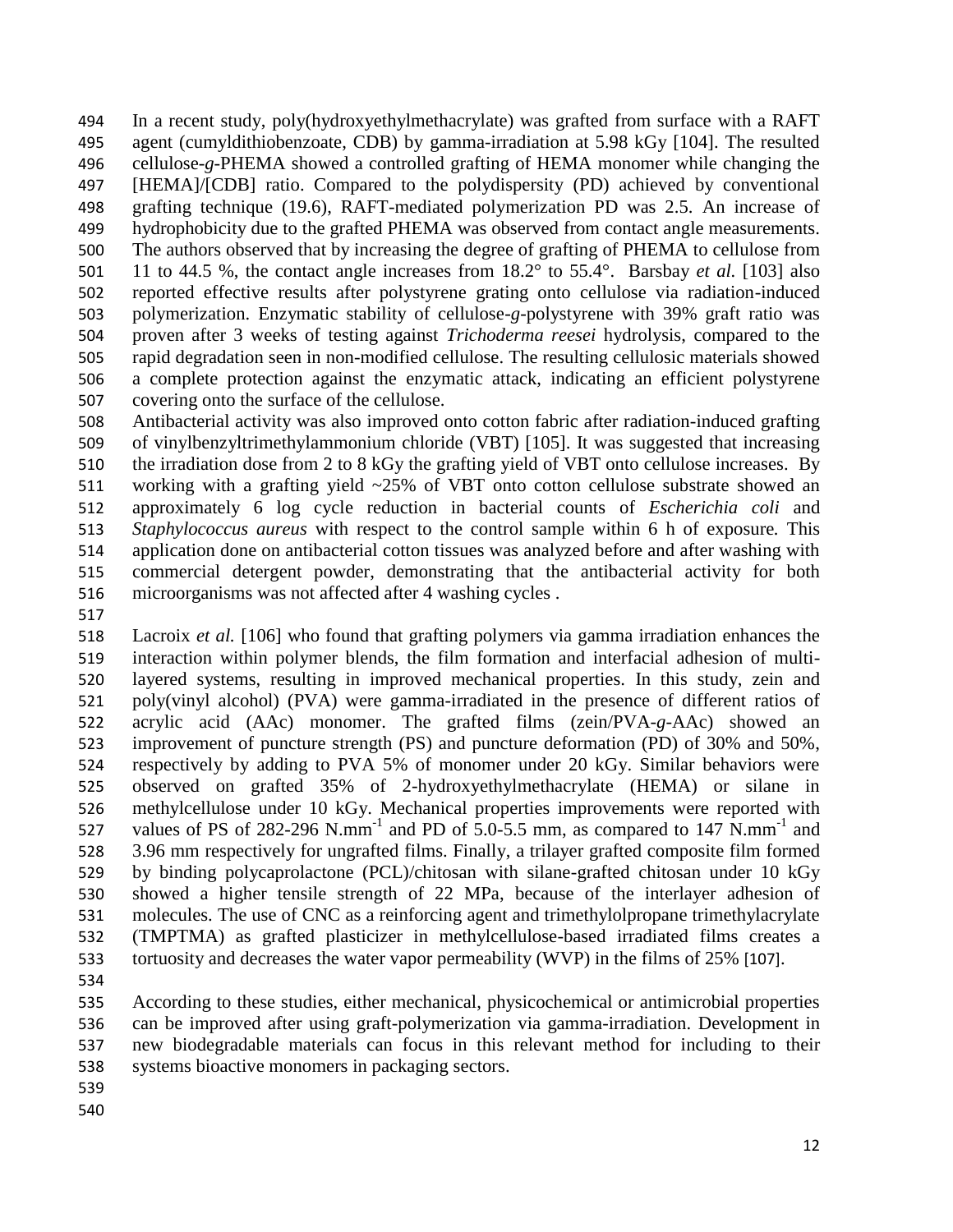### **Conclusions and outlook**

 This review has provided an overview of the emerging modifications of CNC surface for bioactive food packaging applications. Taking advantage of CNC surface functional groups, reactions such as acetylation, polymer grafting, TEMPO-mediated oxidation or radiation-induced polymerization can be applied. Thus, a more stable, hydrophobic and active cellulose can be expected depending on the procedure used.

 Acetylation was shown to improve the hydrophobicity of cellulose surface, leading to a better compatibility with non-polar active molecules or polymer matrices. Only when heterogeneous acetylation is employed, morphological changes may occur due to the acetate cellulose fibers that are stripped and dissolved into the reactive medium. Polymerization either *in situ* or by pre-synthesized can be produced via polymer grafting techniques, controlled grafting polymerization and a narrow polydispersity on cellulose surface is achieved when RAFT polymerization is carried out.

 Negative charges introduced onto cellulose surface will play an important role when cationic polymers are added. Polyelectrolyte interactions can be induced by TEMPO-mediated oxidation or layer-by-layer assembly.

 Due to their improved and novel compatibility of modified CNC with various organic or inorganic compounds, these conjugates could become material interesting in many others areas such as engineering and medical fields. It is important to underline that the desired functional compound to be attached requires a previous study in order to observe the efficacy of the final product.

### **Aknowledgements**

 This research was supported by the National Science and Engineering Research Council of Canada (NSERC) and FPInnovations (Pointe-Claire, Canada) through the RDC program.

- 
- 

- 
- 
- 
- 
- 
- 
- 

- 
- 
- 
-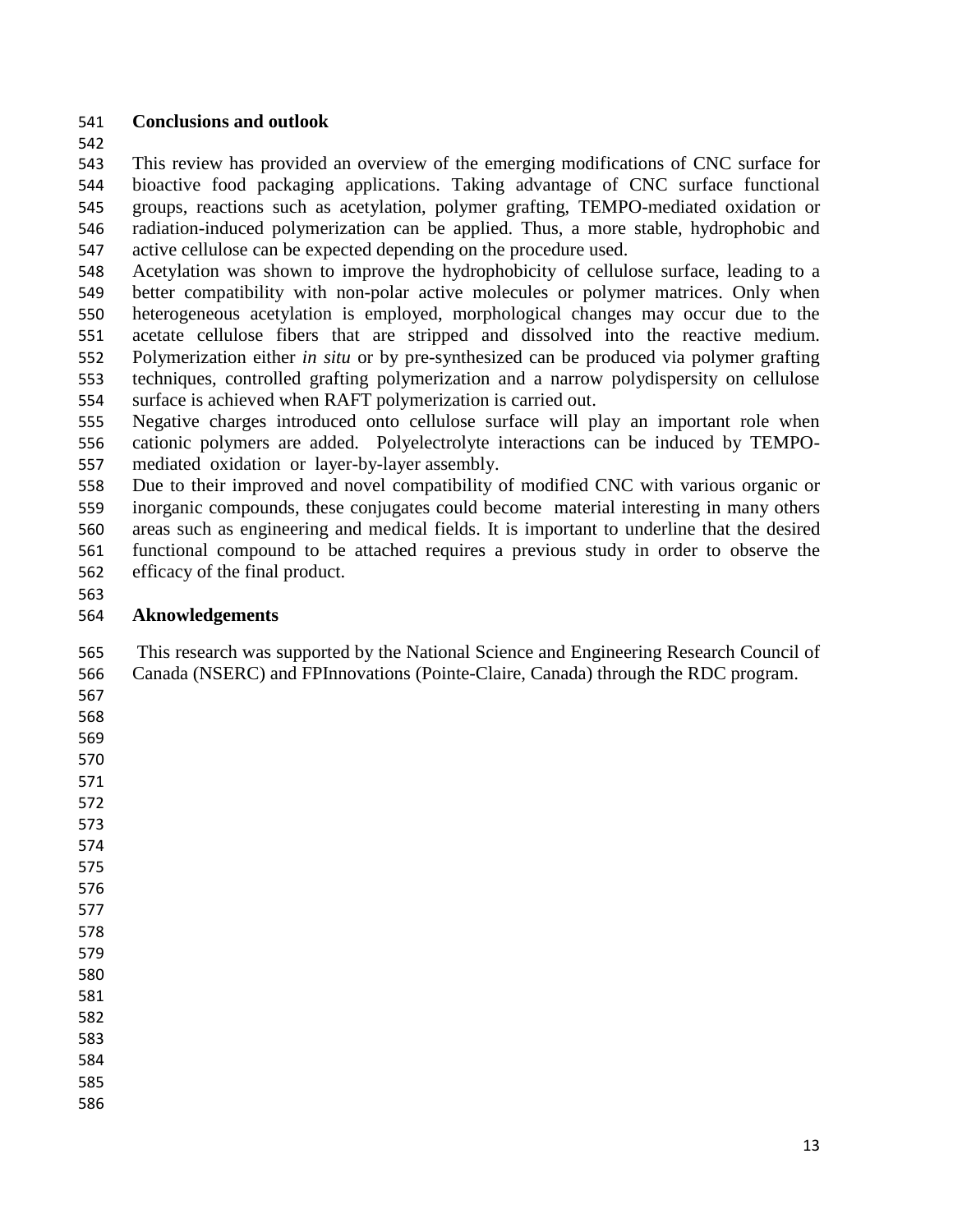- 
- 
- 
- 

#### **References**

- [1] Theron MM, Lues JFR. Organic Acids and Meat Preservation: A Review. Food Rev Int 2007;23:141–58.
- [2] Lopez-Rubio A, Gavara R, Lagaron JM. Bioactive packaging: turning foods into healthier foods through biomaterials. Trends Food Sci Technol 2006;17:567–75.
- [3] Röhr A, Lüddecke K, Drusch S, Müller MJ, Alvensleben R v. Food quality and safety–– consumer perception and public health concern. Food Control 2005;16:649–55.
- [4] Khan A, Huq T, Khan RA, Riedl B, Lacroix M. Nanocellulose-Based Composites and Bioactive Agents for Food Packaging. Crit Rev Food Sci Nutr 2014;54:163–74.
- [5] Azapagic A, Emsley A, Hamerton I. Polymers: The Environment and Sustainable Development. John Wiley & Sons; 2003.
- [6] Leceta I, Etxabide A, Cabezudo S, de la Caba K, Guerrero P. Bio-based films prepared with by-products and wastes: environmental assessment. J Clean Prod 2014;64:218–27.
- [7] Appendini P, Hotchkiss JH. Review of antimicrobial food packaging. Innov Food Sci Emerg Technol 2002;3:113–26.
- [8] Bautista-Baños S, Hernández-Lauzardo AN, Velázquez-del Valle MG, Hernández-López M, Ait Barka E, Bosquez-Molina E, et al. Chitosan as a potential natural compound to control pre and postharvest diseases of horticultural commodities. Crop Prot 2006;25:108–18.
- [9] Zivanovic S, Chi S, Draughon AF. Antimicrobial Activity of Chitosan Films Enriched with Essential Oils. J Food Sci 2005;70:M45–M51.
- [10] Azeredo HMC de. Nanocomposites for food packaging applications. Food Res Int 2009;42:1240–53.
- [11] Suyatma NE, Tighzert L, Copinet A, Coma V. Effects of Hydrophilic Plasticizers on Mechanical, Thermal, and Surface Properties of Chitosan Films. J Agric Food Chem 2005;53:3950–7.
- [12] Ludueña LN, Alvarez VA, Vazquez A. Processing and microstructure of PCL/clay nanocomposites. Mater Sci Eng A 2007;460–461:121–9.
- [13] Rhim J-W, Park H-M, Ha C-S. Bio-nanocomposites for food packaging applications. Prog Polym Sci 2013;38:1629–52.
- [14] Klemm D, Schumann D, Kramer F, Heßler N, Koth D, Sultanova B. Nanocellulose Materials Different Cellulose, Different Functionality. Macromol Symp 2009;280:60–71.
- [15] Azeredo HMC de. Nanocomposites for food packaging applications. Food Res Int 2009;42:1240–53.
- [16] Sun D, Zhou L, Wu Q, Yang S. Preliminary research on structure and properties of nano-cellulose. J Wuhan Univ Technol-Mater Sci Ed 2007;22:677–80.
- [17] Ray S, Quek SY, Easteal A, Chen XD. The Potential Use of Polymer-Clay Nanocomposites in Food Packaging. Int J Food Eng 2006;2.
- [18] Alexandre M, Dubois P. Polymer-layered silicate nanocomposites: preparation, properties and uses of a new class of materials. Mater Sci Eng R Rep 2000;28:1–63.
- [19] Erdohan ZÖ, Turhan KN. Barrier and mechanical properties of methylcellulose–whey protein films. Packag Technol Sci 2005;18:295–302.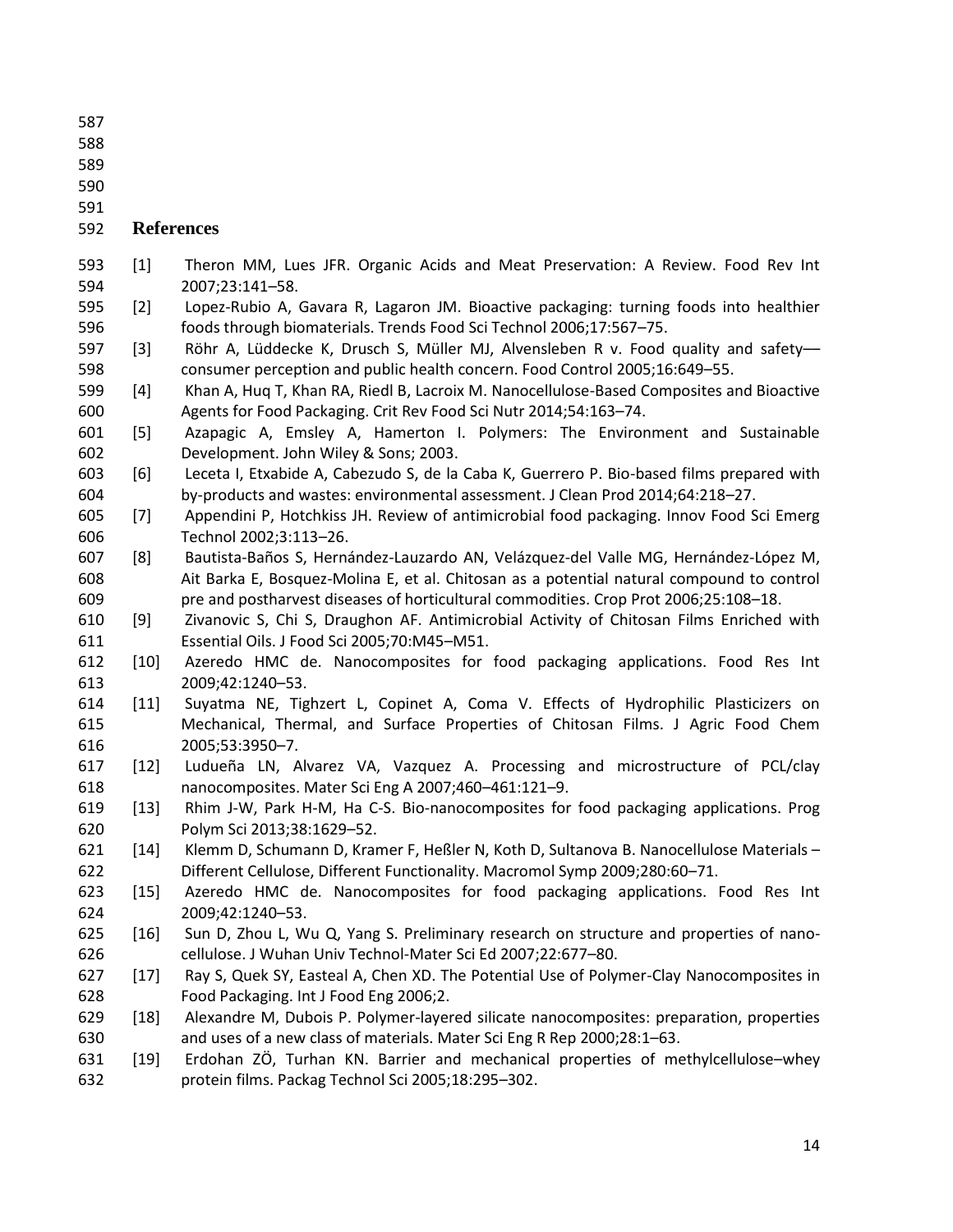- [20] Ye D, Farriol X. Factors influencing molecular weights of methylcelluloses prepared from annual plants and juvenile eucalyptus. J Appl Polym Sci 2006;100:1785–93.
- [21] Shih C-M, Shieh Y-T, Twu Y-K. Preparation and characterization of cellulose/chitosan blend films. Carbohydr Polym 2009;78:169–74.
- [22] Dufresne A. Nanocellulose: From Nature to High Performance Tailored Materials. Walter de Gruyter; 2012.
- [23] Sjöström E. Wood Chemistry: Fundamentals and Applications. Gulf Professional Publishing; 1993.
- [24] Azizi Samir MAS, Alloin F, Dufresne A. Review of recent research into cellulosic whiskers, their properties and their application in nanocomposite field. Biomacromolecules 2005;6:612–26.
- [25] Habibi Y, Lucia LA, Rojas OJ. Cellulose nanocrystals: chemistry, self-assembly, and applications. Chem Rev 2010;110:3479–500.
- [26] Rånby BG, Banderet A, Sillén LG. Aqueous Colloidal Solutions of Cellulose Micelles. Acta Chem Scand 1949;3:649–50.
- [27] Hamad W. On the Development and Applications of Cellulosic Nanofibrillar and Nanocrystalline Materials. Can J Chem Eng 2006;84:513–9.
- [28] Letchford, Jackson, Wasserman B, Ye, Hamad W, Burt H. The use of nanocrystalline cellulose for the binding and controlled release of drugs. Int J Nanomedicine 2011:321.
- [29] De Nooy A e. j., Besemer A c., van Bekkum H. Highly selective tempo mediated oxidation of primary alcohol groups in polysaccharides. Recl Trav Chim Pays-Bas 1994;113:165–6.
- [30] Habibi Y, Chanzy H, Vignon MR. TEMPO-mediated surface oxidation of cellulose whiskers. Cellulose 2006;13:679–87.
- [31] Da Silva Perez D, Montanari S, Vignon MR. TEMPO-Mediated Oxidation of Cellulose III. Biomacromolecules 2003;4:1417–25.
- [32] Ouattara B, Sabato SF, Lacroix M. Combined effect of antimicrobial coating and gamma irradiation on shelf life extension of pre-cooked shrimp (Penaeus spp.). Int J Food Microbiol 2001;68:1–9.
- [33] Oussalah M, Caillet S, Salmiéri S, Saucier L, Lacroix M. Antimicrobial effects of alginate- based films containing essential oils on Listeria monocytogenes and Salmonella typhimurium present in bologna and ham. J Food Prot 2007;70:901–8.
- [34] Yamanaka S, Sugiyama J. Structural modification of bacterial. Cellulose 2000;7:213–25.
- [35] Ghosh K, Srivatsa A, Nirmala N, Sharma T. Development and Application of Fungistatic Wrappers in Food Preservation .2. Wrappers Made by Coating Process. J Food Sci Technol-Mysore 1977;14:261–4.
- [36] Han JH, Floros JD. Casting antimicrobial packaging films and measuring their physical properties and antimicrobial activity. J Plast Film Sheeting 1997;13:287–98.
- [37] Curcio M, Puoci F, Iemma F, Parisi OI, Cirillo G, Spizzirri UG, et al. Covalent insertion of antioxidant molecules on chitosan by a free radical grafting procedure. J Agric Food Chem 2009;57:5933–8.
- [38] Spizzirri UG, Iemma F, Puoci F, Cirillo G, Curcio M, Parisi OI, et al. Synthesis of antioxidant polymers by grafting of gallic acid and catechin on gelatin. Biomacromolecules 2009;10:1923–30.
- [39] Spizzirri UG, Parisi OI, Iemma F, Cirillo G, Puoci F, Curcio M, et al. Antioxidant– polysaccharide conjugates for food application by eco-friendly grafting procedure. Carbohydr Polym 2010;79:333–40.
- [40] Seifried HE, Anderson DE, Fisher EI, Milner JA. A review of the interaction among dietary antioxidants and reactive oxygen species. J Nutr Biochem 2007;18:567–79.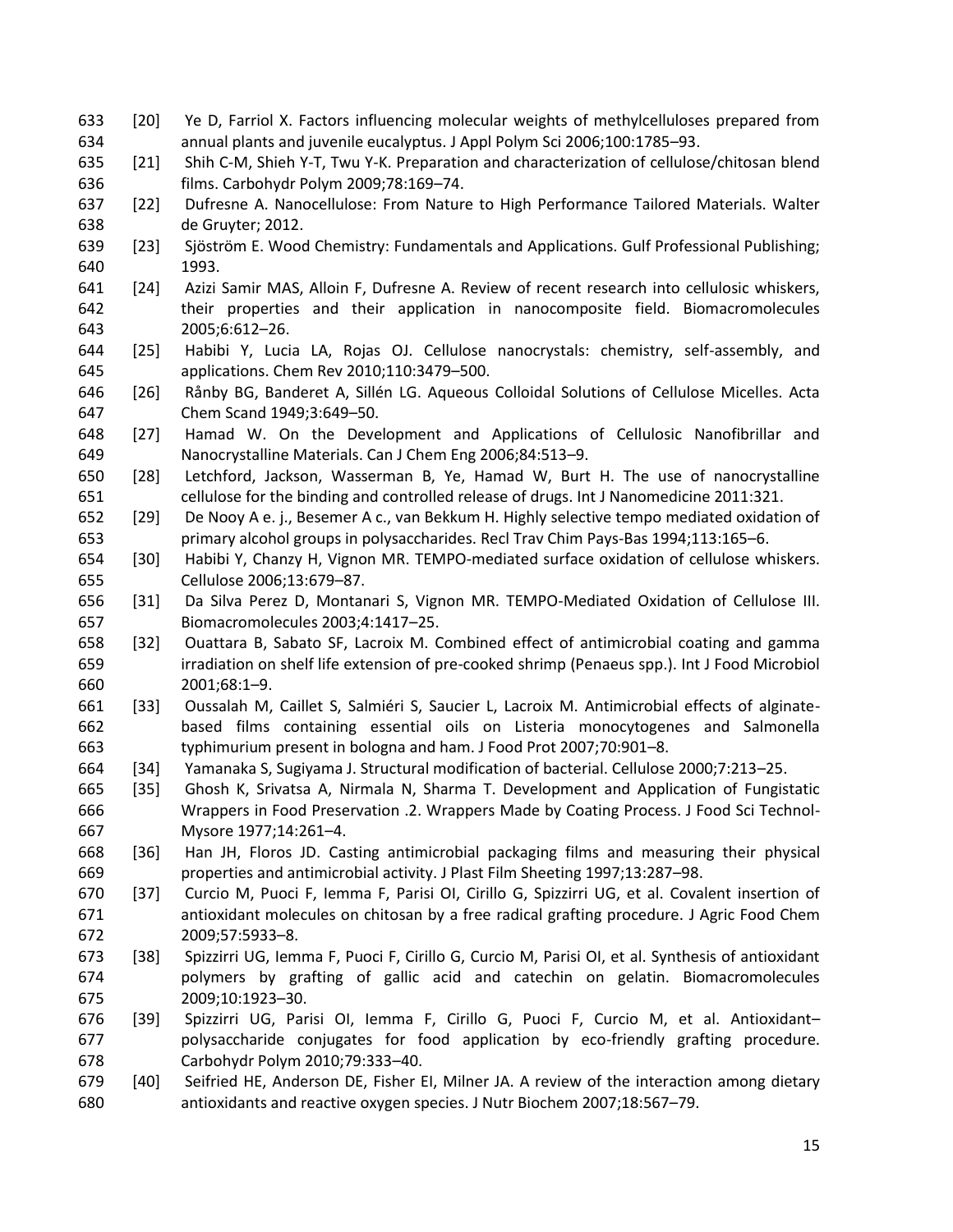- [41] Valko M, Leibfritz D, Moncol J, Cronin MTD, Mazur M, Telser J. Free radicals and antioxidants in normal physiological functions and human disease. Int J Biochem Cell Biol 2007;39:44–84.
- [42] Liu J, Luo J, Ye H, Zeng X. Preparation, antioxidant and antitumor activities in vitro of different derivatives of levan from endophytic bacterium Paenibacillus polymyxa EJS-3. Food Chem Toxicol 2012;50:767–72.
- [43] Jin M, Lu Z, Huang M, Wang Y, Wang Y. Sulfated modification and antioxidant activity of exopolysaccahrides produced by Enterobacter cloacae Z0206. Int J Biol Macromol 2011;48:607–12.
- [44] Jonoobi M, Harun J, Mathew AP, Hussein MZB, Oksman K. Preparation of cellulose nanofibers with hydrophobic surface characteristics. Cellulose 2010;17:299–307.
- [45] Sassi J-F, Chanzy H. Ultrastructural aspects of the acetylation of. Cellulose 1995;2:111–27.
- [46] Buras EM, Hobart SR, Hamalainen C, Cooper AS. A- Preliminary Report on Fully Acetylated Cotton. Text Res J 1957;27:214–22.
- [47] Braun B, Dorgan JR. Single-Step Method for the Isolation and Surface Functionalization of Cellulosic Nanowhiskers. Biomacromolecules 2009;10:334–41.
- [48] Zhao B, Brittain WJ. Polymer brushes: surface-immobilized macromolecules. Prog Polym Sci 2000;25:677–710.
- [49] Masuda T, Inaba Y, Maekawa T, Takeda Y, Yamaguchi H, Nakamoto K, et al. Simple detection method of powerful antiradical compounds in the raw extract of plants and its application for the identification of antiradical plant constituents. J Agric Food Chem 2003;51:1831–8.
- [50] Ardestani A, Yazdanparast R. Antioxidant and free radical scavenging potential of Achillea santolina extracts. Food Chem 2007;104:21–9.
- [51] Ljungberg N, Bonini C, Bortolussi F, Boisson C, Heux L, Cavaillé JY. New nanocomposite materials reinforced with cellulose whiskers in atactic polypropylene: effect of surface and dispersion characteristics. Biomacromolecules 2005;6:2732–9.
- [52] Cao X, Chen Y, Chang PR, Stumborg M, Huneault MA. Green composites reinforced with hemp nanocrystals in plasticized starch. J Appl Polym Sci 2008;109:3804–10.
- [53] Roy D, Knapp JS, Guthrie JT, Perrier S. Antibacterial cellulose fiber via RAFT surface graft polymerization. Biomacromolecules 2008;9:91–9.
- [54] Gabrielska J, Sarapuk J, Przestalski S. Investigations of new bis-ammonium salts with potential biological application. Tenside Surfactants Deterg n.d.;31:296–8.
- [55] Block SS. Disinfection, Sterilization, and Preservation. Lippincott Williams & Wilkins; 2001.
- [56] FRANKLIN TJ, SNOW GA. Biochemistry of antimicrobial action. 3rd edition. 1981:xi + 217 pp.
- [57] Kanazawa A, Ikeda T, Endo T. Novel polycationic biocides: Synthesis and antibacterial activity of polymeric phosphonium salts. J Polym Sci Part Polym Chem 1993;31:335–43.
- [58] Kanazawa A, Ikeda T, Endo T. Polymeric phosphonium salts as a novel class of cationic biocides. VII. Synthesis and antibacterial activity of polymeric phosphonium salts and their model compounds containing long alkyl chains. J Appl Polym Sci 1994;53:1237–44.
- [59] Dizman B, Elasri MO, Mathias LJ. Synthesis and antibacterial activities of water-soluble methacrylate polymers containing quaternary ammonium compounds. J Polym Sci Part Polym Chem 2006;44:5965–73.
- [60] Ignatova M, Voccia S, Gilbert B, Markova N, Mercuri PS, Galleni M, et al. Synthesis of copolymer brushes endowed with adhesion to stainless steel surfaces and antibacterial properties by controlled nitroxide-mediated radical polymerization. Langmuir ACS J Surf Colloids 2004;20:10718–26.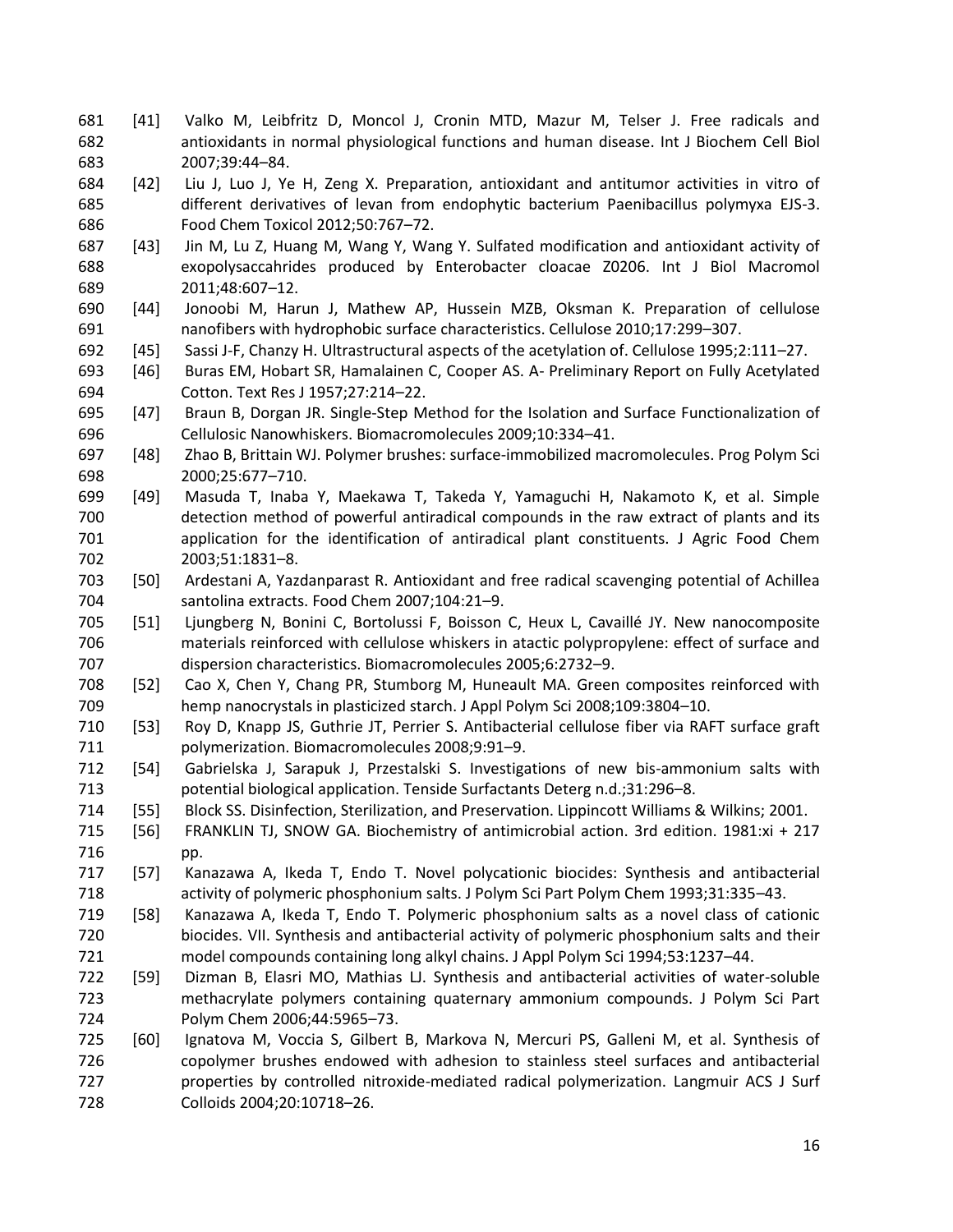- [61] Venkataraman S, Zhang Y, Liu L, Yang Y-Y. Design, syntheses and evaluation of hemocompatible pegylated-antimicrobial polymers with well-controlled molecular structures. Biomaterials 2010;31:1751–6.
- [62] Millard P-E, Barner L, Stenzel MH, Davis TP, Barner-Kowollik C, Müller AHE. RAFT Polymerization of N-Isopropylacrylamide and Acrylic Acid under γ-Irradiation in Aqueous Media. Macromol Rapid Commun 2006;27:821–8.
- [63] Quinn JF, Barner L, Rizzardo E, Davis TP. Living free-radical polymerization of styrene under a constant source of γ radiation. J Polym Sci Part Polym Chem 2002;40:19–25.
- [64] Montanari S, Roumani M, Heux L, Vignon MR. Topochemistry of Carboxylated Cellulose Nanocrystals Resulting from TEMPO-Mediated Oxidation. Macromolecules 2005;38:1665– 71.
- [65] Araki J, Wada M, Kuga S. Steric Stabilization of a Cellulose Microcrystal Suspension by Poly(ethylene glycol) Grafting. Langmuir 2001;17:21–7.
- [66] Akhlaghi SP, Berry RC, Tam KC. Surface modification of cellulose nanocrystal with chitosan oligosaccharide for drug delivery applications. Cellulose 2013;20:1747–64.
- [67] De Mesquita JP, Donnici CL, Pereira FV. Biobased Nanocomposites from Layer-by-Layer Assembly of Cellulose Nanowhiskers with Chitosan. Biomacromolecules 2010;11:473–80.
- [68] Wang H, Roman M. Formation and Properties of Chitosan−Cellulose Nanocrystal Polyelectrolyte−Macroion Complexes for Drug Delivery Applications. Biomacromolecules 2011;12:1585–93.
- [69] Ogawa S, Decker EA, McClements DJ. Production and characterization of O/W emulsions containing droplets stabilized by lecithin-chitosan-pectin mutilayered membranes 2004:3595–600.
- [70] Sonia TA, Sharma CP. Chitosan and Its Derivatives for Drug Delivery Perspective. In: Jayakumar R, Prabaharan M, Muzzarelli RAA, editors. Chitosan Biomater. I, Springer Berlin Heidelberg; 2011, p. 23–53.
- [71] Darmadji P, Izumimoto M. Effect of chitosan in meat preservation. Meat Sci 1994;38:243– 54.
- [72] Kim KW, Min BJ, Kim Y-T, Kimmel RM, Cooksey K, Park SI. Antimicrobial activity against foodborne pathogens of chitosan biopolymer films of different molecular weights. LWT - Food Sci Technol 2011;44:565–9.
- [73] No HK, Meyers SP, Prinyawiwatkul W, Xu Z. Applications of chitosan for improvement of quality and shelf life of foods: a review. J Food Sci 2007;72:R87–100.
- [74] Rabea EI, Badawy ME-T, Stevens CV, Smagghe G, Steurbaut W. Chitosan as Antimicrobial Agent:  Applications and Mode of Action. Biomacromolecules 2003;4:1457–65.
- [75] Decher G. Fuzzy Nanoassemblies: Toward Layered Polymeric Multicomposites. Science 1997;277:1232–7.
- [76] Jang W-S, Rawson I, Grunlan JC. Layer-by-layer assembly of thin film oxygen barrier. Thin Solid Films 2008;516:4819–25.
- [77] Duncan TV. Applications of nanotechnology in food packaging and food safety: Barrier materials, antimicrobials and sensors. J Colloid Interface Sci 2011;363:1–24.
- [78] Chen W, McCarthy TJ. Layer-by-Layer Deposition:  A Tool for Polymer Surface Modification. Macromolecules 1997;30:78–86.
- [79] Podsiadlo P, Choi S-Y, Shim B, Lee J, Cuddihy M, Kotov NA. Molecularly Engineered Nanocomposites:  Layer-by-Layer Assembly of Cellulose Nanocrystals. Biomacromolecules 2005;6:2914–8.
- [80] Peng BL, Dhar N, Liu HL, Tam KC. Chemistry and applications of nanocrystalline cellulose and its derivatives: A nanotechnology perspective. Can J Chem Eng 2011;89:1191–206.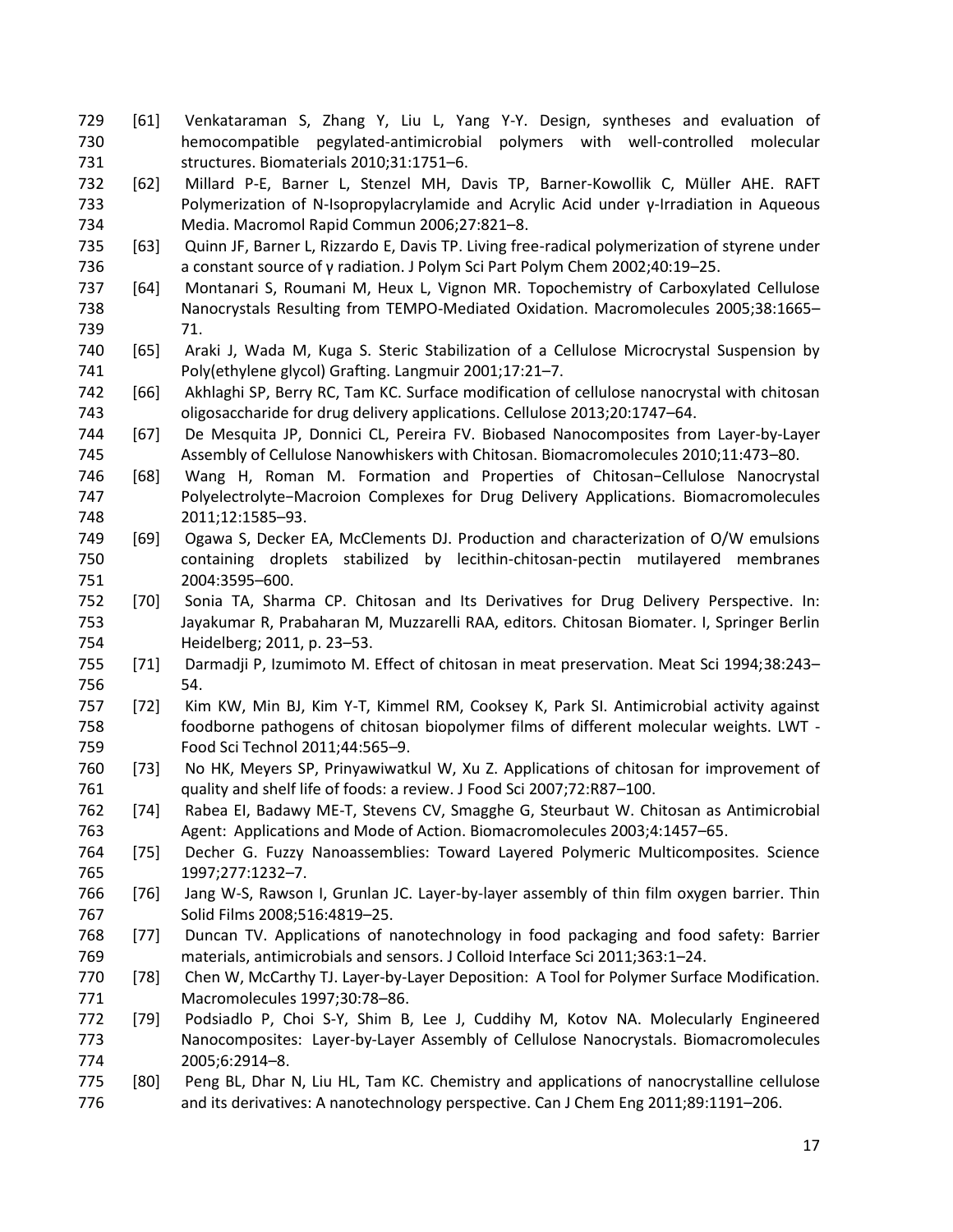- [81] Nayyar SP, Sabatini DA, Harwell JH. Surfactant Adsolubilization and Modified Admicellar Sorption of Nonpolar, Polar, and Ionizable Organic Contaminants. Environ Sci Technol 1994;28:1874–81.
- [82] Hayakawa K, Mouri Y, Maeda T, Satake I, Sato M. Surfactant-modified zeolites as a drug carrier and the release of chloroquin. Colloid Polym Sci 2000;278:553–8.
- [83] Boufi S, Gandini A. Formation of polymeric films on cellulosic surfaces by admicellar polymerization. Cellulose 2001;8:303–12.
- [84] EUR-Lex Official Journal n.d.
- [85] Infante MR, Pérez L, Pinazo A, Clapés P, Morán MC, Angelet M, et al. Amino acid-based surfactants. Comptes Rendus Chim 2004;7:583–92.
- [86] Ruckman SA, Rocabayera X, Borzelleca JF, Sandusky CB. Toxicological and metabolic investigations of the safety of N-α-Lauroyl-l-arginine ethyl ester monohydrochloride (LAE). Food Chem Toxicol 2004;42:245–59.
- [87] Woodcock NH, Hammond BH, Ralyea RD, Boor KJ. Short communication: Nα-Lauroyl-l- arginine ethylester monohydrochloride reduces bacterial growth in pasteurized milk. J Dairy Sci 2009;92:4207–10.
- [88] Muriel-Galet V, López-Carballo G, Hernández-Muñoz P, Gavara R. Characterization of ethylene-vinyl alcohol copolymer containing lauril arginate (LAE) as material for active antimicrobial food packaging. Food Packag Shelf Life 2014;1:10–8.
- [89] Infante M, Pinazo A, Seguer J. Non-conventional surfactants from amino acids and glycolipids: Structure, preparation and properties. Colloids Surf Physicochem Eng Asp 1997;123–124:49–70.
- [90] Asker D, Weiss J, McClements DJ. Formation and stabilization of antimicrobial delivery systems based on electrostatic complexes of cationic-non-ionic mixed micelles and anionic 801 polysaccharides. J Agric Food Chem 2011;59:1041-9.
- [91] Higueras L, López-Carballo G, Hernández-Muñoz P, Gavara R, Rollini M. Development of a 803 novel antimicrobial film based on chitosan with LAE (ethyl-N(α)-dodecanoyl-l-arginate) and its application to fresh chicken. Int J Food Microbiol 2013;165:339–45.
- [92] Clapés P, Rosa Infante M. Amino Acid-based Surfactants: Enzymatic Synthesis, Properties and Potential Applications. Biocatal Biotransformation 2002;20:215–33.
- [93] Partouche E, Waysbort D, Margel S. Surface modification of crosslinked poly(styrene- divinyl benzene) micrometer-sized particles of narrow size distribution by ozonolysis. J Colloid Interface Sci 2006;294:69–78.
- [94] Bucio E, Skewes P, Burillo G. Synthesis and characterization of azo acrylates grafted onto polyethylene terephthalate by gamma irradiation. Nucl Instrum Methods Phys Res Sect B Beam Interact Mater At 2005;236:301–6.
- [95] Vahdat A, Bahrami H, Ansari N, Ziaie F. Radiation grafting of styrene onto polypropylene fibres by a 10 MeV electron beam. Radiat Phys Chem 2007;76:787–93.
- [96] Okubo M, Tahara M, Saeki N, Yamamoto T. Surface modification of fluorocarbon polymer films for improved adhesion using atmospheric-pressure nonthermal plasma graft-polymerization. Thin Solid Films 2008;516:6592–7.
- [97] Lei J, Shi M, Zhang J. Surface graft copolymerization of hydrogen silicone fluid onto fabric through corona discharge and water repellency of grafted fabric. Eur Polym J 2000;36:1277–81.
- [98] Stannett VT. Radiation grafting State-of-the-art. Radiat Phys Chem 1990;35:82–7.
- [99] Nasef MM, Hegazy E-SA. Preparation and applications of ion exchange membranes by radiation-induced graft copolymerization of polar monomers onto non-polar films. Prog Polym Sci 2004;29:499–561.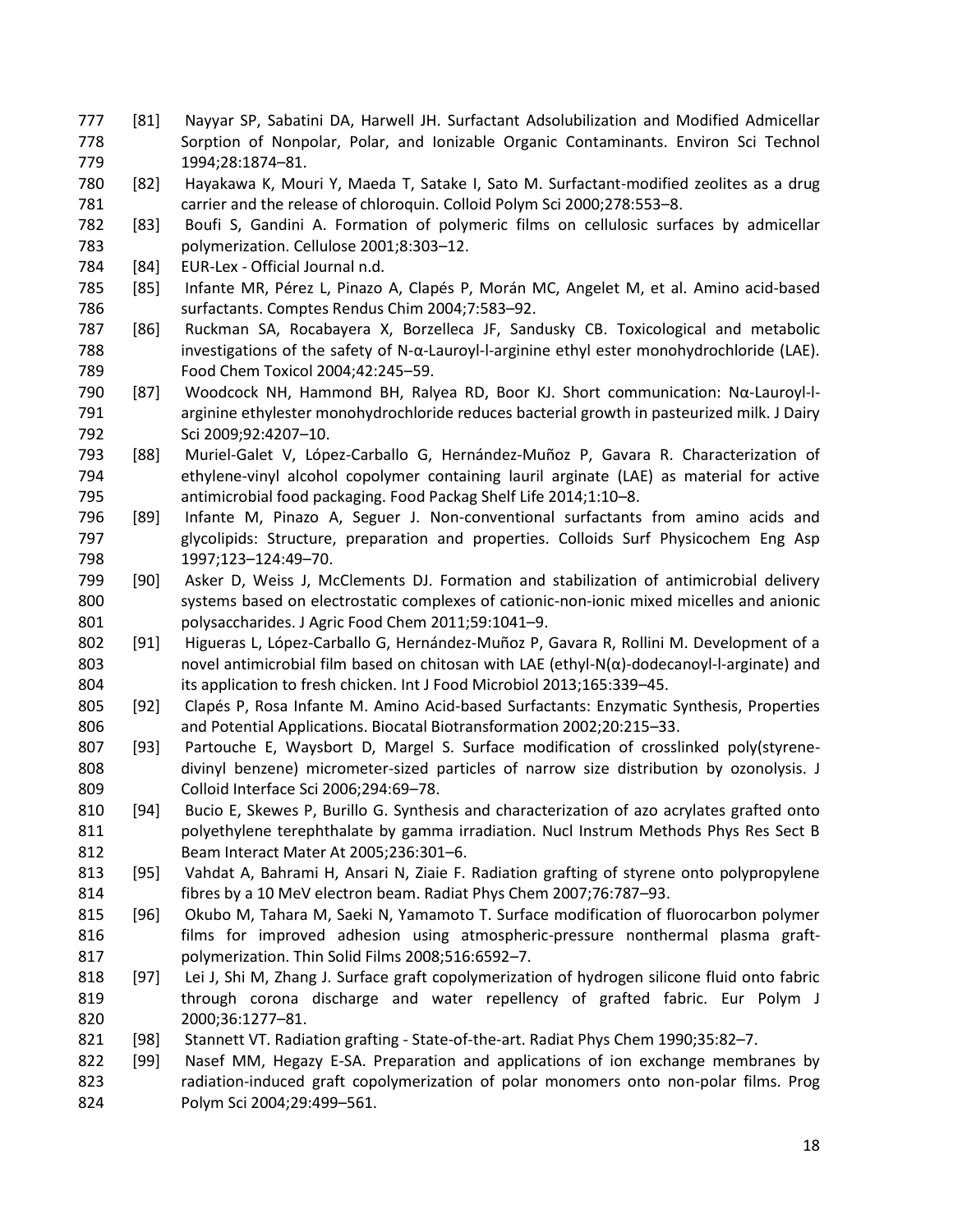- 825 [100] Cheremisinoff P. Handbook of Engineering Polymeric Materials. CRC Press; 1997.
- [101] Chapiro A. Radiation induced grafting. Radiat Phys Chem 1977;9:55–67.
- 827 [102] Kobayashi Y. Gamma-ray-induced graft copolymerization of styrene onto cellulose and some chemical properties of the grafted polymer. J Polym Sci 1961;51:359–72.
- 829 [103] Barsbay M, Güven O, Stenzel MH, Davis TP, Barner-Kowollik C, Barner L. Verification of Controlled Grafting of Styrene from Cellulose via Radiation-Induced RAFT Polymerization. Macromolecules 2007;40:7140–7.
- [104] Kodama Y, Barsbay M, Güven O. Radiation-induced and RAFT-mediated grafting of poly(hydroxyethyl methacrylate) (PHEMA) from cellulose surfaces. Radiat Phys Chem 2014;94:98–104.
- [105] Kumar V, Bhardwaj YK, Rawat KP, Sabharwal S. Radiation-induced grafting of vinylbenzyltrimethylammonium chloride (VBT) onto cotton fabric and study of its anti-bacterial activities. Radiat Phys Chem 2005;73:175–82.
- 838 [106] Lacroix M, Khan R, Senna M, Sharmin N, Salmieri S, Safrany A. Radiation grafting on natural films. Radiat Phys Chem 2014;94:88–92.
- [107] Khan RA, Salmieri S, Dussault D, Uribe-Calderon J, Kamal MR, Safrany A, et al. Production and Properties of Nanocellulose-Reinforced Methylcellulose-Based Biodegradable Films. J Agric Food Chem 2010;58:7878–85.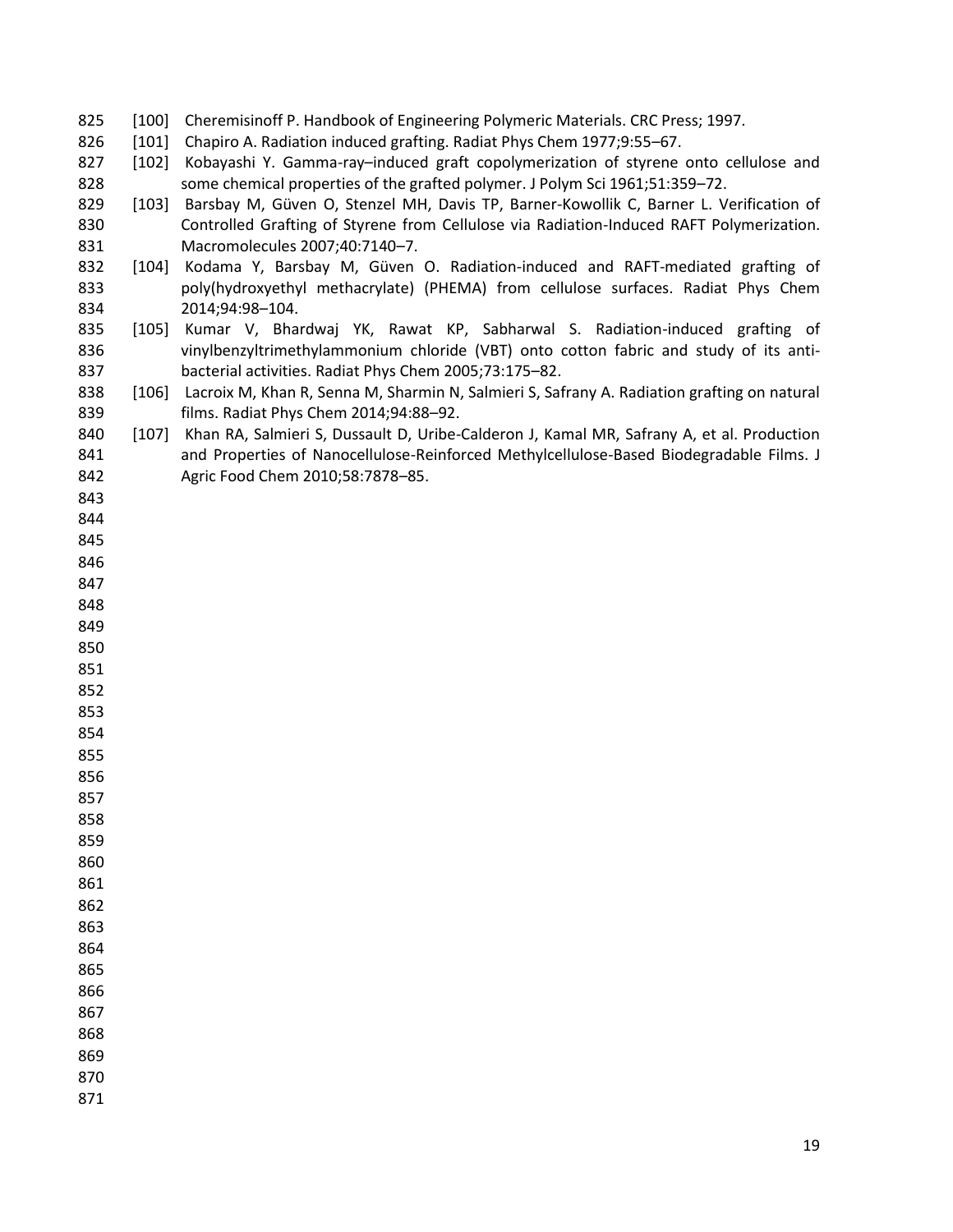872 **Figures**

873



874<br>875 875 Fig. 1. The proposed mechanism of reaction of CNC with acetic anhydride and acetyl 876 chloride reagents.

877

878

879

880

881

882

883

884

885

886

887 888

889

890

891 892

893

894

895

896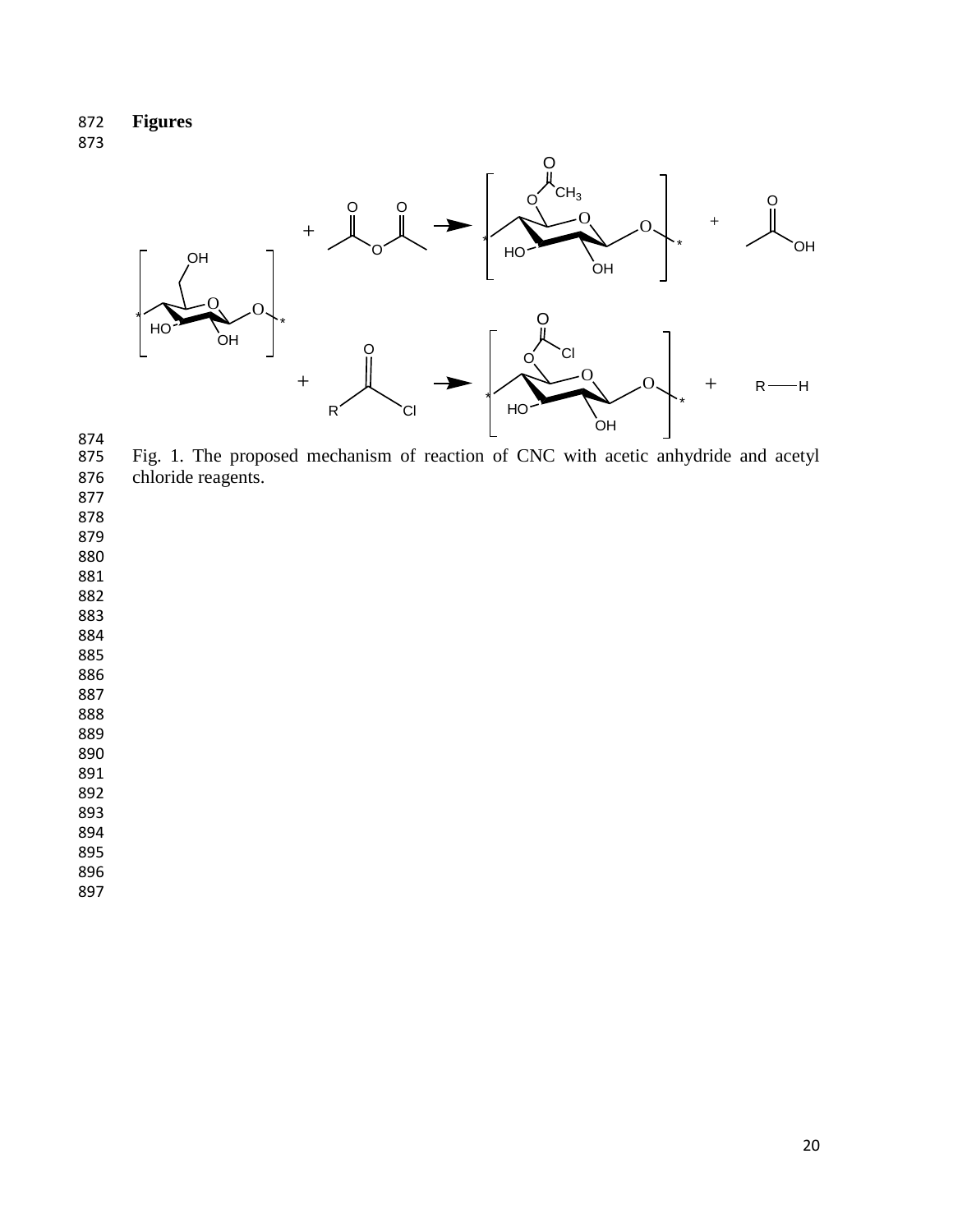

899

900 Fig. 2. The proposed mechanism of grafting procedure of antioxidant molecule on cellulose 901 nanocrystals by action of redox pair.

902

903 904